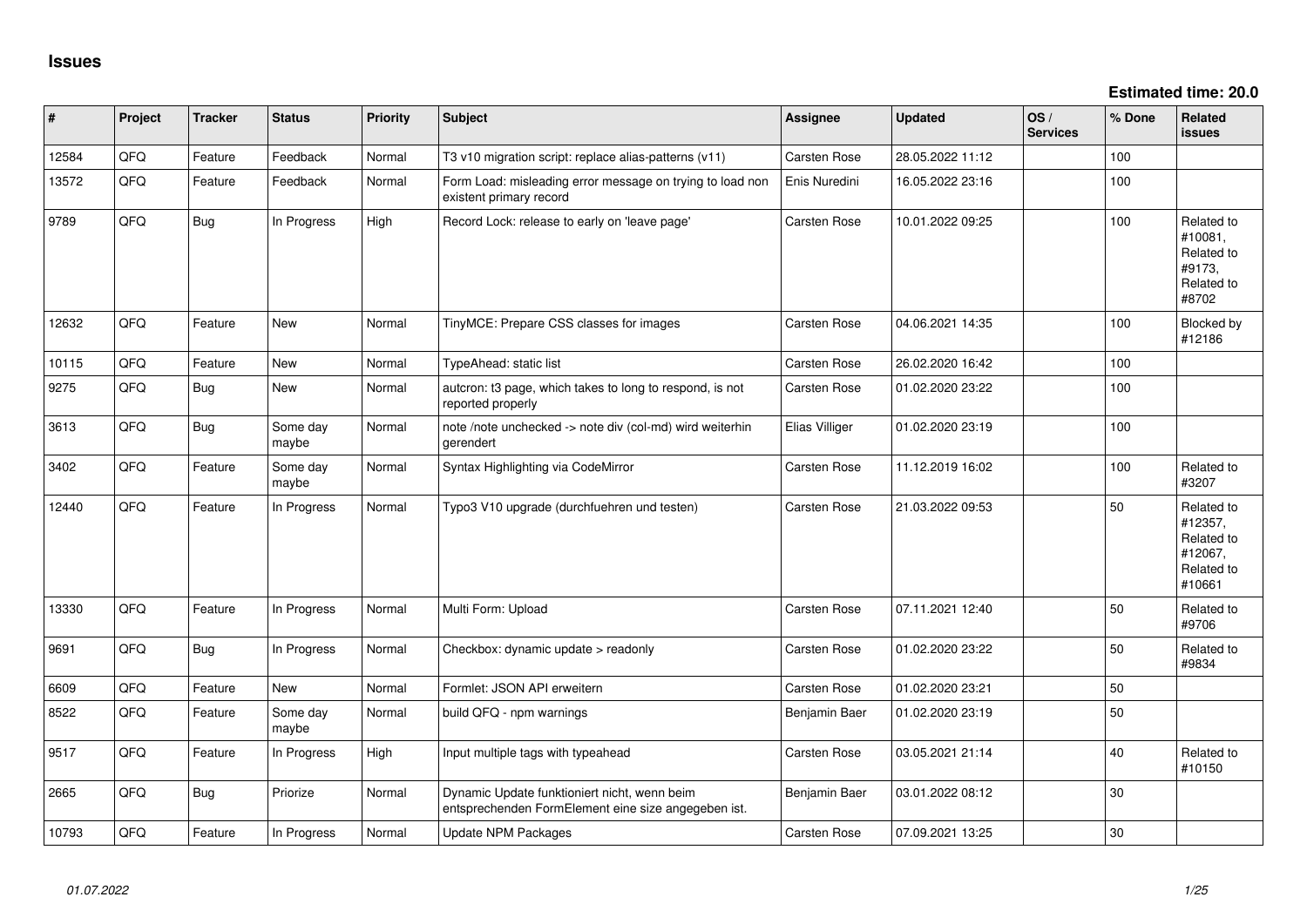| $\sharp$ | Project | <b>Tracker</b> | <b>Status</b>     | <b>Priority</b> | <b>Subject</b>                                                                                         | Assignee      | <b>Updated</b>   | OS/<br><b>Services</b> | % Done      | Related<br><b>issues</b>                                                                                                                                              |
|----------|---------|----------------|-------------------|-----------------|--------------------------------------------------------------------------------------------------------|---------------|------------------|------------------------|-------------|-----------------------------------------------------------------------------------------------------------------------------------------------------------------------|
| 1623     | QFQ     | Feature        | Some day<br>maybe | Normal          | RealURL                                                                                                |               | 11.12.2019 16:03 |                        | 30          |                                                                                                                                                                       |
| 14455    | QFQ     | Support        | <b>New</b>        | Normal          | TinyMCE: Activate save button after upload picture over<br>drag&drop                                   | Enis Nuredini | 01.07.2022 08:37 |                        | $\mathbf 0$ |                                                                                                                                                                       |
| 3864     | QFQ     | Feature        | <b>New</b>        | Normal          | Encrypt / decrypt field                                                                                | Enis Nuredini | 30.06.2022 16:29 |                        | $\mathsf 0$ |                                                                                                                                                                       |
| 4018     | QFQ     | Feature        | New               | Normal          | typeahead: long query parameter / answer triggers 'Attack<br>detected' and purges current SIP storage. | Carsten Rose  | 29.06.2022 22:46 |                        | $\mathbf 0$ | Related to<br>#9077                                                                                                                                                   |
| 9221     | QFQ     | Feature        | New               | Normal          | typeAhead: Zeichenlimite ausschalten                                                                   | Carsten Rose  | 29.06.2022 22:36 |                        | $\mathbf 0$ |                                                                                                                                                                       |
| 9077     | QFQ     | Bug            | New               | Normal          | typeAheadSql: report broken SQL                                                                        | Carsten Rose  | 29.06.2022 22:35 |                        | $\Omega$    | Related to<br>#4018                                                                                                                                                   |
| 14395    | QFQ     | Support        | <b>New</b>        | Normal          | FormEditor: Virtual table columns                                                                      | Enis Nuredini | 21.06.2022 16:09 |                        | $\mathbf 0$ |                                                                                                                                                                       |
| 12630    | QFQ     | Feature        | In Progress       | Normal          | Input: date[time]: min / max values                                                                    | Enis Nuredini | 20.06.2022 18:31 |                        | $\mathbf 0$ | Related to<br>#10096,<br>Related to<br>#14302,<br>Related to<br>#14303                                                                                                |
| 14323    | QFQ     | Bug            | In Progress       | Normal          | Report: render=both single - no impact                                                                 | Carsten Rose  | 19.06.2022 18:31 |                        | $\Omega$    |                                                                                                                                                                       |
| 14371    | QFQ     | Feature        | Priorize          | Normal          | LDAP via REPORT                                                                                        | Carsten Rose  | 19.06.2022 16:37 |                        | $\mathbf 0$ |                                                                                                                                                                       |
| 14290    | QFQ     | Feature        | Priorize          | Normal          | FormEditor: Show Table Definition                                                                      | Carsten Rose  | 19.06.2022 16:37 |                        | $\mathbf 0$ |                                                                                                                                                                       |
| 14376    | QFQ     | Feature        | New               | Normal          | QFQ Bootstrap: if missing, create stored procedures                                                    | Enis Nuredini | 19.06.2022 16:37 |                        | $\Omega$    |                                                                                                                                                                       |
| 14283    | QFQ     | <b>Bug</b>     | Priorize          | Normal          | HEIC / HEIF convert doesn't trigger                                                                    | Carsten Rose  | 19.06.2022 16:37 |                        | $\mathbf 0$ |                                                                                                                                                                       |
| 14377    | QFQ     | Bug            | <b>New</b>        | Normal          | Documentation > General Tips: white page after migration                                               | Enis Nuredini | 19.06.2022 16:37 |                        | 0           |                                                                                                                                                                       |
| 12452    | QFQ     | Feature        | Priorize          | Normal          | BaseURL: alsways with '/' at the end                                                                   | Carsten Rose  | 19.06.2022 13:45 |                        | $\mathbf 0$ | Related to<br>#10782                                                                                                                                                  |
| 14320    | QFQ     | Feature        | ToDo              | Normal          | Allow specific HTML Tags and Attributes: general, TinyMCE                                              | Enis Nuredini | 17.06.2022 10:44 |                        | $\Omega$    | Related to<br>#12664,<br>Related to<br>#12039,<br>Related to<br>#11702,<br>Related to<br>#7239,<br>Related to<br>#3708,<br>Related to<br>#3646,<br>Related to<br>#880 |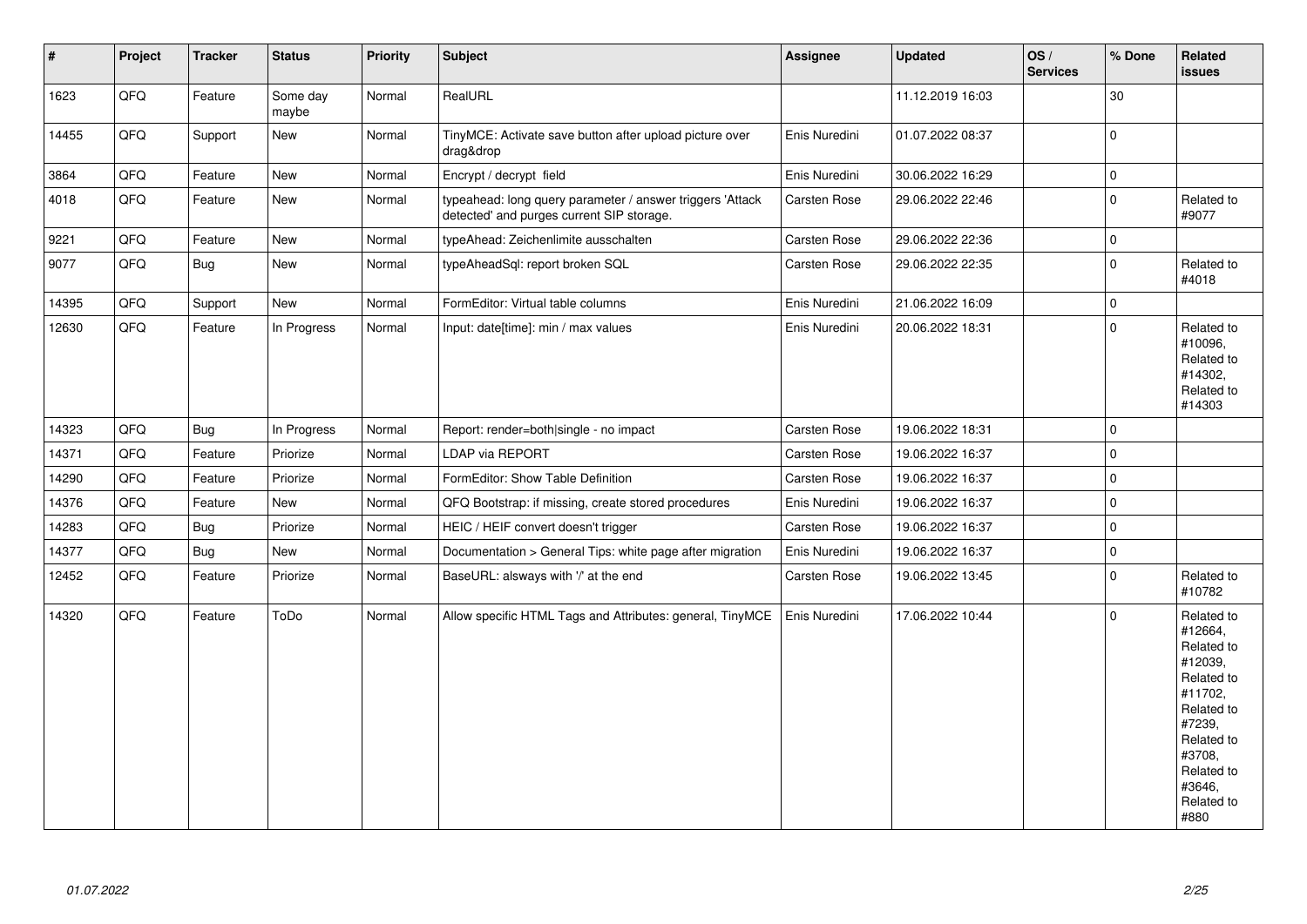| $\vert$ # | Project | <b>Tracker</b> | <b>Status</b>     | Priority | <b>Subject</b>                                                      | <b>Assignee</b>     | <b>Updated</b>   | OS/<br><b>Services</b> | % Done      | Related<br><b>issues</b>                                                    |
|-----------|---------|----------------|-------------------|----------|---------------------------------------------------------------------|---------------------|------------------|------------------------|-------------|-----------------------------------------------------------------------------|
| 12262     | QFQ     | Feature        | ToDo              | Normal   | Form buttons on top: more customable                                | Enis Nuredini       | 17.06.2022 10:44 |                        | $\Omega$    | Related to<br>#13945, Has<br>duplicate<br>#4046, Has<br>duplicate<br>#10080 |
| 14303     | QFQ     | <b>Bug</b>     | ToDo              | Normal   | datetime broken with picker                                         | Enis Nuredini       | 17.06.2022 09:02 |                        | $\mathbf 0$ | Related to<br>#12630                                                        |
| 13608     | QFQ     | Feature        | Some day<br>maybe | Normal   | Automatic Browser Language Redirect                                 | Enis Nuredini       | 17.06.2022 08:35 |                        | $\Omega$    |                                                                             |
| 14322     | QFQ     | Bug            | New               | Normal   | Form Load: by default no scroll (save & close should be<br>visible) | Enis Nuredini       | 15.06.2022 14:12 |                        | $\Omega$    | Related to<br>#14321,<br>Related to<br>#6232                                |
| 14305     | QFQ     | Bug            | <b>New</b>        | Normal   | Inline Report editing does not create history entries               | <b>Carsten Rose</b> | 10.06.2022 11:55 |                        | $\mathbf 0$ |                                                                             |
| 14304     | QFQ     | <b>Bug</b>     | New               | Normal   | table sorter view safer does not work                               | <b>Carsten Rose</b> | 10.06.2022 11:49 |                        | $\mathsf 0$ |                                                                             |
| 7732      | QFQ     | Feature        | Some day<br>maybe | Normal   | Javascript: Lazy Loading der add on libs                            | Benjamin Baer       | 08.06.2022 10:38 |                        | $\Omega$    | Related to<br>#12611,<br>Related to<br>#12490,<br>Related to<br>#10013      |
| 10013     | QFQ     | Feature        | Some day<br>maybe | Normal   | FE.typ=editor: CodeMirror                                           | Carsten Rose        | 08.06.2022 10:37 |                        | $\Omega$    | Related to<br>#12611,<br>Related to<br>#12490,<br>Related to<br>#7732       |
| 12490     | QFQ     | Feature        | <b>New</b>        | Normal   | Loading Plugins in QFQ - see what tinymce does. (lazy<br>loading)   | Benjamin Baer       | 08.06.2022 10:37 |                        | $\Omega$    | Related to<br>#12611,<br>Related to<br>#10013,<br>Related to<br>#7732       |
| 12611     | QFQ     | Feature        | Some day<br>maybe | Normal   | Refactoring: Bootstrap with Lazy Loading                            | <b>Carsten Rose</b> | 08.06.2022 10:37 |                        | $\Omega$    | Related to<br>#12490,<br>Related to<br>#10013,<br>Related to<br>#7732       |
| 9052      | QFQ     | Feature        | Feedback          | High     | Report: CodeMirror with SQL Syntax Highlight in FE                  | Enis Nuredini       | 08.06.2022 10:25 |                        | $\mathbf 0$ |                                                                             |
| 14175     | QFQ     | <b>Bug</b>     | In Progress       | Normal   | Opening a form with no QFQ Session cookie fails                     | Carsten Rose        | 03.06.2022 10:40 |                        | $\mathbf 0$ |                                                                             |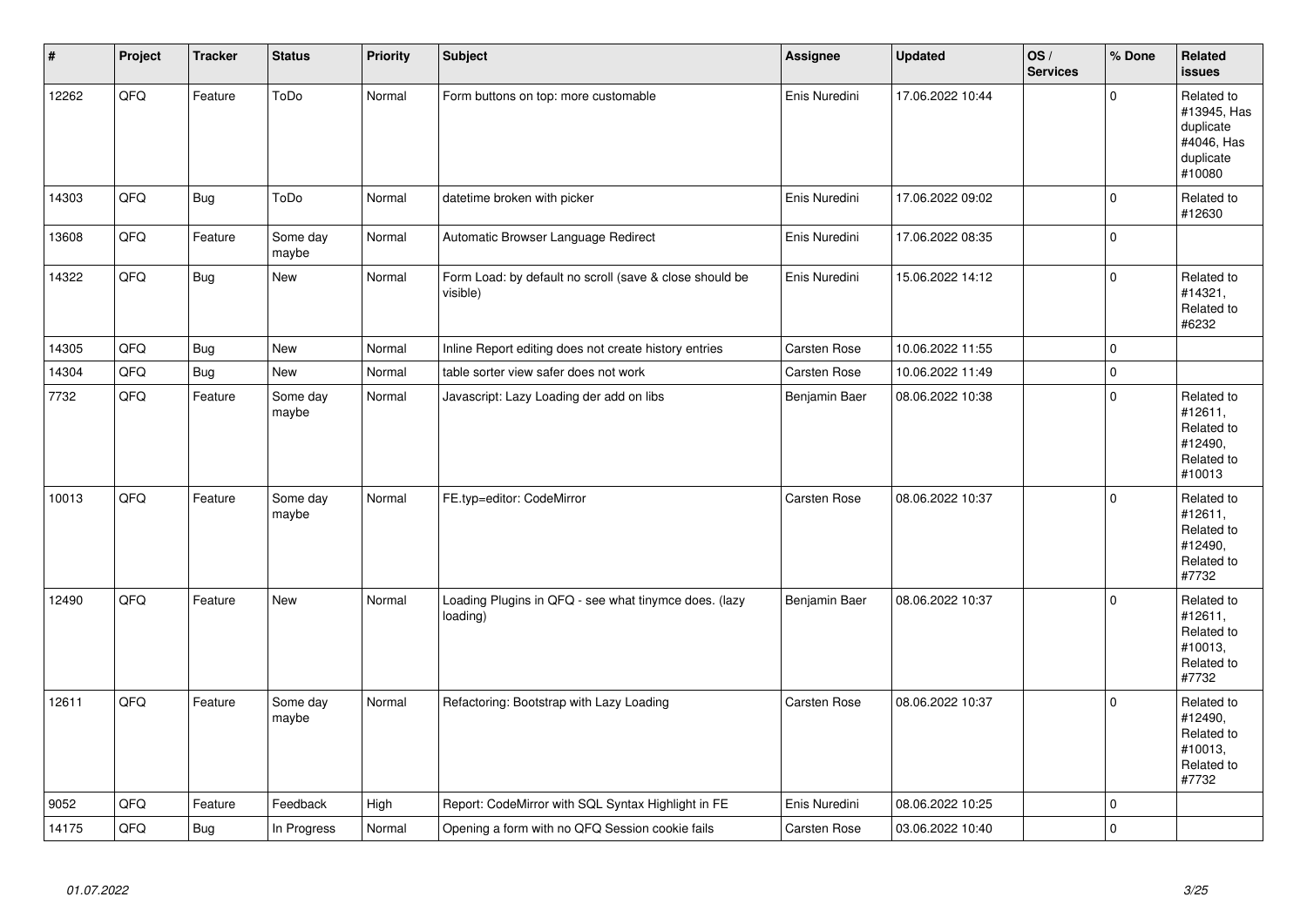| $\pmb{\sharp}$ | Project | <b>Tracker</b> | <b>Status</b> | <b>Priority</b> | <b>Subject</b>                                                            | Assignee               | <b>Updated</b>   | OS/<br><b>Services</b> | % Done      | Related<br><b>issues</b>                                               |
|----------------|---------|----------------|---------------|-----------------|---------------------------------------------------------------------------|------------------------|------------------|------------------------|-------------|------------------------------------------------------------------------|
| 13716          | QFQ     | <b>Bug</b>     | New           | High            | Firefox ask to store username/password                                    | Enis Nuredini          | 30.05.2022 09:31 |                        | $\mathbf 0$ | Related to<br>#13827                                                   |
| 12066          | QFQ     | <b>Bug</b>     | New           | High            | enterAsSubmit: Forward wird nicht ausgeführt                              | Enis Nuredini          | 29.05.2022 09:23 |                        | $\mathbf 0$ |                                                                        |
| 11630          | QFQ     | Bug            | Feedback      | High            | Bitte check ob CALL() in 20.11.0 noch so funktioniert wie in<br>20.4.1    | Enis Nuredini          | 28.05.2022 13:45 |                        | $\mathbf 0$ | Related to<br>#11325                                                   |
| 12989          | QFQ     | Bug            | <b>New</b>    | Normal          | empty string does not trigger dynamic update                              | Enis Nuredini          | 28.05.2022 11:09 |                        | $\mathbf 0$ |                                                                        |
| 14185          | QFQ     | Feature        | New           | Normal          | External/Autocron.php - better suitable directory                         | Support: System        | 28.05.2022 11:03 |                        | $\pmb{0}$   |                                                                        |
| 13943          | QFQ     | <b>Bug</b>     | Priorize      | Normal          | unable to find formgroup                                                  | Enis Nuredini          | 28.05.2022 11:03 |                        | $\mathbf 0$ |                                                                        |
| 14090          | QFQ     | Feature        | New           | Normal          | Nützliche _script funktionen                                              | Carsten Rose           | 28.05.2022 11:03 |                        | $\mathbf 0$ |                                                                        |
| 13609          | QFQ     | Feature        | <b>New</b>    | Normal          | QFQ Introduction: Seite aufloesen                                         | Philipp<br>Gröbelbauer | 28.05.2022 11:02 |                        | $\Omega$    |                                                                        |
| 14233          | QFQ     | Bug            | New           | Normal          | AS_link: question - HTML is not rendered                                  | Carsten Rose           | 28.05.2022 11:02 |                        | $\mathbf 0$ |                                                                        |
| 14227          | QFQ     | Feature        | New           | Normal          | Selenium Konkurrenz: cypress.io                                           | Enis Nuredini          | 28.05.2022 11:02 |                        | $\mathbf 0$ |                                                                        |
| 14187          | QFQ     | Feature        | New           | High            | qfq.log: show current URL                                                 | <b>Carsten Rose</b>    | 28.05.2022 11:02 |                        | $\Omega$    | Related to<br>#13933,<br>Related to<br>#12532,<br>Related to<br>#11893 |
| 14077          | QFQ     | <b>Bug</b>     | <b>New</b>    | Normal          | As link: Attribute 'class' missing by r:1 and r:3 - but should<br>set     | Carsten Rose           | 28.05.2022 11:02 |                        | $\Omega$    | Related to<br>#5342,<br>Related to<br>#4343                            |
| 14028          | QFQ     | Feature        | <b>New</b>    | Normal          | Required notification: visual nicer                                       | Enis Nuredini          | 28.05.2022 11:01 |                        | $\pmb{0}$   |                                                                        |
| 13945          | QFQ     | Feature        | New           | Normal          | As _link: content before/after link                                       | Enis Nuredini          | 28.05.2022 11:01 |                        | $\mathbf 0$ | Related to<br>#12262                                                   |
| 13689          | QFQ     | <b>Bug</b>     | New           | Normal          | Enter auf Eingabefeld mit ungültigem Wert führt zu blurry<br>Seite        | Enis Nuredini          | 28.05.2022 10:53 |                        | $\Omega$    | Related to<br>#14245, Has<br>duplicate<br>#11891                       |
| 14245          | QFQ     | <b>Bug</b>     | <b>New</b>    | Normal          | Form Save Btn bleibt disabled wenn Datumsfeld über<br>Datepicker geändert | Enis Nuredini          | 27.05.2022 13:45 |                        | $\mathbf 0$ | Related to<br>#13689                                                   |
| 13767          | QFQ     | <b>Bug</b>     | Feedback      | Normal          | date/time-picker: required shows up/down button orange                    | Enis Nuredini          | 16.05.2022 23:16 |                        | $\mathbf 0$ |                                                                        |
| 10782          | QFQ     | Feature        | Feedback      | Normal          | Tiny MCE: Image Upload                                                    | Enis Nuredini          | 16.05.2022 23:16 |                        | 0           | Related to<br>#12452                                                   |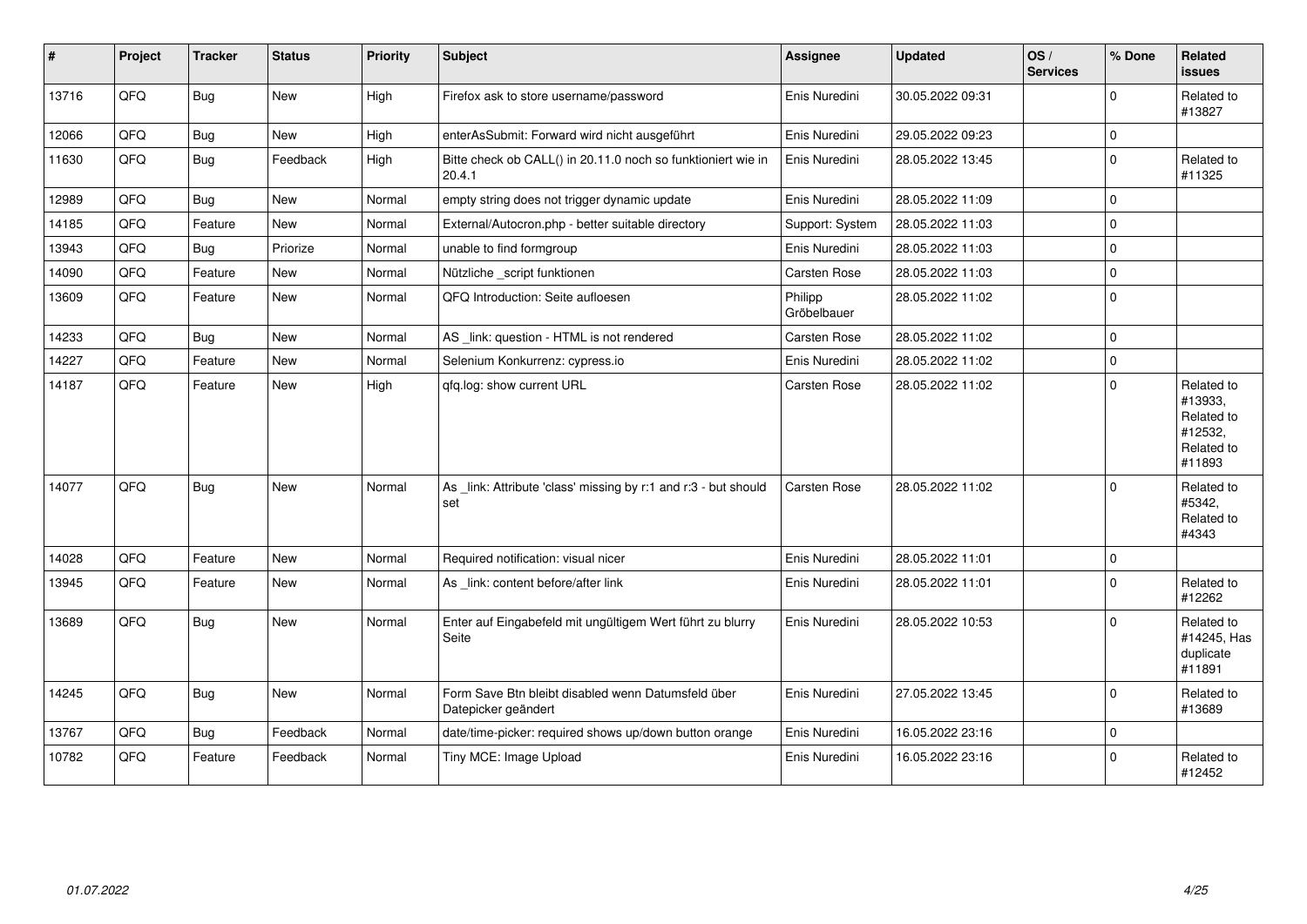| #     | Project | <b>Tracker</b> | <b>Status</b> | Priority | <b>Subject</b>                                                                                                                                      | <b>Assignee</b>     | <b>Updated</b>   | OS/<br><b>Services</b> | % Done      | Related<br><b>issues</b>                                                                                                       |
|-------|---------|----------------|---------------|----------|-----------------------------------------------------------------------------------------------------------------------------------------------------|---------------------|------------------|------------------------|-------------|--------------------------------------------------------------------------------------------------------------------------------|
| 11517 | QFQ     | Bug            | In Progress   | Normal   | extraButtonInfo Broken for multiple FormElements                                                                                                    | Carsten Rose        | 12.05.2022 13:12 |                        | 0           | Related to<br>#7890,<br>Related to<br>#3811, Has<br>duplicate<br>#10905, Has<br>duplicate<br>#10553, Has<br>duplicate<br>#6779 |
| 10979 | QFQ     | Feature        | <b>New</b>    | Normal   | Ajax Calls an API - dataReport                                                                                                                      | Carsten Rose        | 11.05.2022 12:15 |                        | 0           |                                                                                                                                |
| 14091 | QFQ     | <b>Bug</b>     | <b>New</b>    | Normal   | inconsistent template path for twig                                                                                                                 | Carsten Rose        | 19.04.2022 18:36 |                        | 0           |                                                                                                                                |
| 13451 | QFQ     | Bug            | <b>New</b>    | Normal   | Character Counter / Max Character: Problem in Safari                                                                                                | Carsten Rose        | 15.04.2022 17:18 |                        | 0           |                                                                                                                                |
| 13900 | QFQ     | Feature        | Priorize      | Normal   | Selenium: Check das Cookie/PDF funktioniert                                                                                                         | Enis Nuredini       | 25.03.2022 12:45 |                        | 0           |                                                                                                                                |
| 10569 | QFQ     | Feature        | Priorize      | Normal   | link blank more safe                                                                                                                                | Enis Nuredini       | 25.03.2022 12:44 |                        | 0           |                                                                                                                                |
| 13899 | QFQ     | <b>Bug</b>     | ToDo          | Normal   | Selenium: zum laufen bringen                                                                                                                        | Enis Nuredini       | 25.03.2022 10:24 |                        | 0           |                                                                                                                                |
| 8891  | QFQ     | <b>Bug</b>     | <b>New</b>    | High     | formSubmitLog: do not log passwords                                                                                                                 | Enis Nuredini       | 25.03.2022 09:06 |                        | 0           |                                                                                                                                |
| 10463 | QFQ     | Feature        | <b>New</b>    | Normal   | Report_link: expliztes setzen von HTML Tags (Bedarf fuer<br>'data-selenium' & 'id')                                                                 | Enis Nuredini       | 23.03.2022 09:23 |                        | 0           | Related to<br>#7648                                                                                                            |
| 11892 | QFQ     | Feature        | <b>New</b>    | Normal   | tablesorter: columns with links are hard to order - new<br>qualifier 'Y: <ord>'</ord>                                                               | Enis Nuredini       | 23.03.2022 09:22 |                        | 0           |                                                                                                                                |
| 7602  | QFQ     | Feature        | ToDo          | High     | Multi Select: with checkboxes                                                                                                                       | Benjamin Baer       | 22.03.2022 09:07 |                        | 0           |                                                                                                                                |
| 6140  | QFQ     | <b>Bug</b>     | Priorize      | Normal   | QFQ DnD Sort: Locked fields                                                                                                                         | Benjamin Baer       | 21.03.2022 09:56 |                        | 0           |                                                                                                                                |
| 6801  | QFQ     | Feature        | Priorize      | Normal   | Fabric: Maximize / FullIscreen                                                                                                                      | Benjamin Baer       | 21.03.2022 09:56 |                        | 0           |                                                                                                                                |
| 5562  | QFQ     | Feature        | Priorize      | Normal   | Drag'n'Drop fuer Uploads                                                                                                                            | Benjamin Baer       | 21.03.2022 09:52 |                        | $\mathbf 0$ | Related to<br>#9706                                                                                                            |
| 6224  | QFQ     | Feature        | Priorize      | Normal   | Dynamic update: fade in/out fields                                                                                                                  | Benjamin Baer       | 21.03.2022 09:50 |                        | 0           |                                                                                                                                |
| 5366  | QFQ     | Feature        | Priorize      | Normal   | Saving with keyboard shortcuts                                                                                                                      | Benjamin Baer       | 21.03.2022 09:47 |                        | 0           |                                                                                                                                |
| 12714 | QFQ     | <b>Bug</b>     | New           | Normal   | Conversion of GIF to PDF broken when GIF contains Alpha.                                                                                            | <b>Carsten Rose</b> | 19.03.2022 17:49 |                        | 0           |                                                                                                                                |
| 12556 | QFQ     | Feature        | New           | Normal   | Pills Title: colored = static or dynamic on allrequiredgiven                                                                                        | Benjamin Baer       | 19.03.2022 17:49 |                        | 0           |                                                                                                                                |
| 12546 | QFQ     | <b>Bug</b>     | Feedback      | Normal   | Branch 'Development' - Unit Tests mit dirty workaround<br>angepasst                                                                                 | Carsten Rose        | 19.03.2022 17:48 |                        | 0           |                                                                                                                                |
| 12512 | QFQ     | Bug            | New           | Normal   | Some MySQL Installation can't use 'stored procedures'                                                                                               | Carsten Rose        | 19.03.2022 17:48 |                        | $\mathbf 0$ |                                                                                                                                |
| 12508 | QFQ     | Bug            | In Progress   | High     | gfg Form: sendMail                                                                                                                                  | Karin Niffeler      | 19.03.2022 17:48 |                        | 0           |                                                                                                                                |
| 12520 | QFQ     | Bug            | New           | Normal   | Switch FE User: still active even FE User session expired                                                                                           | Carsten Rose        | 19.03.2022 17:48 |                        | 0           |                                                                                                                                |
| 12581 | QFQ     | <b>Bug</b>     | New           | Normal   | Form.forward=close: Record 'new' in new browser tab ><br>save (& close) >> Form is not reloaded with new created<br>record id and stays in mode=new | Carsten Rose        | 19.03.2022 17:48 |                        | 0           |                                                                                                                                |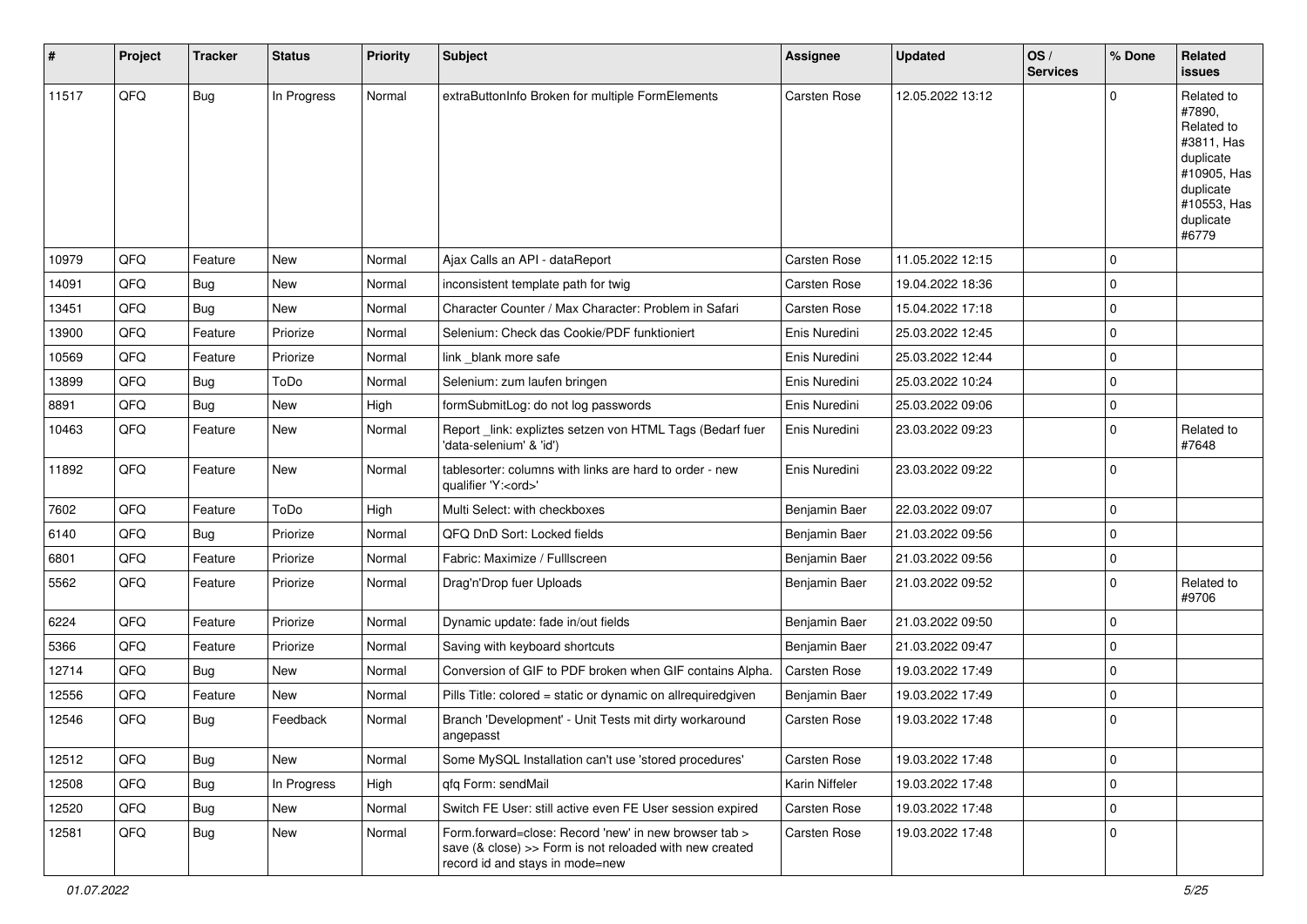| #     | Project | <b>Tracker</b> | <b>Status</b>     | <b>Priority</b> | Subject                                                                                  | Assignee            | <b>Updated</b>   | OS/<br><b>Services</b> | % Done      | Related<br><b>issues</b>                    |
|-------|---------|----------------|-------------------|-----------------|------------------------------------------------------------------------------------------|---------------------|------------------|------------------------|-------------|---------------------------------------------|
| 12603 | QFQ     | Feature        | <b>New</b>        | Normal          | Dropdown (Select), Radio, checkbox:<br>itemListAlways={{!SELECT key, value}}             | <b>Carsten Rose</b> | 19.03.2022 17:47 |                        | $\mathbf 0$ |                                             |
| 12664 | QFQ     | Feature        | New               | Normal          | TinyMCE: report/remove malicous HTML/JS Code                                             | Carsten Rose        | 19.03.2022 17:47 |                        | 0           | Related to<br>#14320                        |
| 12716 | QFQ     | <b>Bug</b>     | <b>New</b>        | Normal          | template group: Pattern only applied to first instance                                   | Carsten Rose        | 19.03.2022 17:47 |                        | 0           |                                             |
| 13331 | QFQ     | <b>Bug</b>     | <b>New</b>        | Normal          | Multi Form: Clear Icon misplaced                                                         | Carsten Rose        | 19.03.2022 17:47 |                        | 0           |                                             |
| 13332 | QFQ     | Bug            | <b>New</b>        | Normal          | Multi Form: Required Felder werden visuell nicht markiert.                               | <b>Carsten Rose</b> | 19.03.2022 17:47 |                        | 0           |                                             |
| 13460 | QFQ     | Bug            | New               | Normal          | Doc: Password set/reset  password should not processed<br>with 'html encode'             | Carsten Rose        | 19.03.2022 17:46 |                        | 0           |                                             |
| 13467 | QFQ     | Feature        | <b>New</b>        | Normal          | ChangeLog Generator                                                                      | Carsten Rose        | 19.03.2022 17:46 |                        | $\mathbf 0$ | Related to<br>#11460                        |
| 13528 | QFQ     | Bug            | <b>New</b>        | Normal          | qfq.io > releases: es wird kein neues Release angelegt                                   | Benjamin Baer       | 19.03.2022 17:46 |                        | 0           |                                             |
| 13592 | QFQ     | Bug            | <b>New</b>        | Normal          | QFQ Build Queue: das vergeben von Tags klappt nicht. Es<br>werden keine Releases gebaut. | Carsten Rose        | 19.03.2022 17:45 |                        | 0           |                                             |
| 13647 | QFQ     | Bug            | <b>New</b>        | Normal          | Autofocus funktioniert nicht auf Chrome                                                  | Benjamin Baer       | 19.03.2022 17:44 |                        | 0           |                                             |
| 13700 | QFQ     | Feature        | <b>New</b>        | Normal          | Redesign qfq.io Seite                                                                    | Carsten Rose        | 19.03.2022 17:43 |                        | 0           |                                             |
| 13757 | QFQ     | Feature        | New               | High            | QR / Bar-Code Plugin                                                                     | Enis Nuredini       | 19.03.2022 17:43 |                        | 0           |                                             |
| 13841 | QFQ     | Feature        | New               | Normal          | Create PDF via iText - evaluate                                                          | Carsten Rose        | 19.03.2022 17:42 |                        | 0           |                                             |
| 13843 | QFQ     | Feature        | New               | Normal          | Create JWT via QFQ                                                                       | Carsten Rose        | 19.03.2022 17:42 |                        | 0           |                                             |
| 5548  | QFQ     | Feature        | Some day<br>maybe | Normal          | 801 Textfiles/Scriptfiles als Thumbnail                                                  | Carsten Rose        | 07.03.2022 16:26 |                        | 0           |                                             |
| 12395 | QFQ     | Bug            | ToDo              | High            | QFQ Function: Result two times shown                                                     | Carsten Rose        | 18.02.2022 08:59 |                        | 0           |                                             |
| 5894  | QFQ     | Feature        | Feedback          | Normal          | Typeahead in Report: show/hide rows dynamically                                          | <b>Carsten Rose</b> | 18.02.2022 08:50 |                        | 0           | Related to<br>#5893,<br>Related to<br>#5885 |
| 4413  | QFQ     | Feature        | <b>New</b>        | Normal          | fieldset: show/hidden, modeSql, dynamicUpdate                                            | Carsten Rose        | 09.02.2022 15:19 |                        | 0           |                                             |
| 13706 | QFQ     | Bug            | <b>New</b>        | Normal          | Wrong CheckType in FieldElement LastStatus of Form Cron                                  | <b>Carsten Rose</b> | 21.01.2022 18:20 |                        | 0           |                                             |
| 13659 | QFQ     | <b>Bug</b>     | <b>New</b>        | Normal          | wrong sanitize class applied to R-store                                                  | Carsten Rose        | 15.01.2022 14:23 |                        | 0           |                                             |
| 12476 | QFQ     | Feature        | New               | Normal          | clearMe: a) should trigger 'dirty', b) sticky on textarea resize                         | Benjamin Baer       | 04.01.2022 08:40 |                        | 0           | Related to<br>#9528                         |
| 6870  | QFQ     | Feature        | Priorize          | Normal          | Click on '_link' triggers an API call                                                    | Benjamin Baer       | 03.01.2022 08:25 |                        | 0           |                                             |
| 6566  | QFQ     | Bug            | Priorize          | Normal          | Link Function 'delete': provided parameter missing on page<br>reload                     | Benjamin Baer       | 03.01.2022 08:08 |                        | $\mathbf 0$ |                                             |
| 4457  | QFQ     | Bug            | Priorize          | Normal          | typeahead: pressing return to select an item, saves the form<br>and closes the form.     | Benjamin Baer       | 03.01.2022 08:01 |                        | 0           | Related to<br>#4398                         |
| 7965  | QFQ     | Feature        | Priorize          | Normal          | Input type 'text' with visual format - currency                                          | Benjamin Baer       | 03.01.2022 07:45 |                        | 0           |                                             |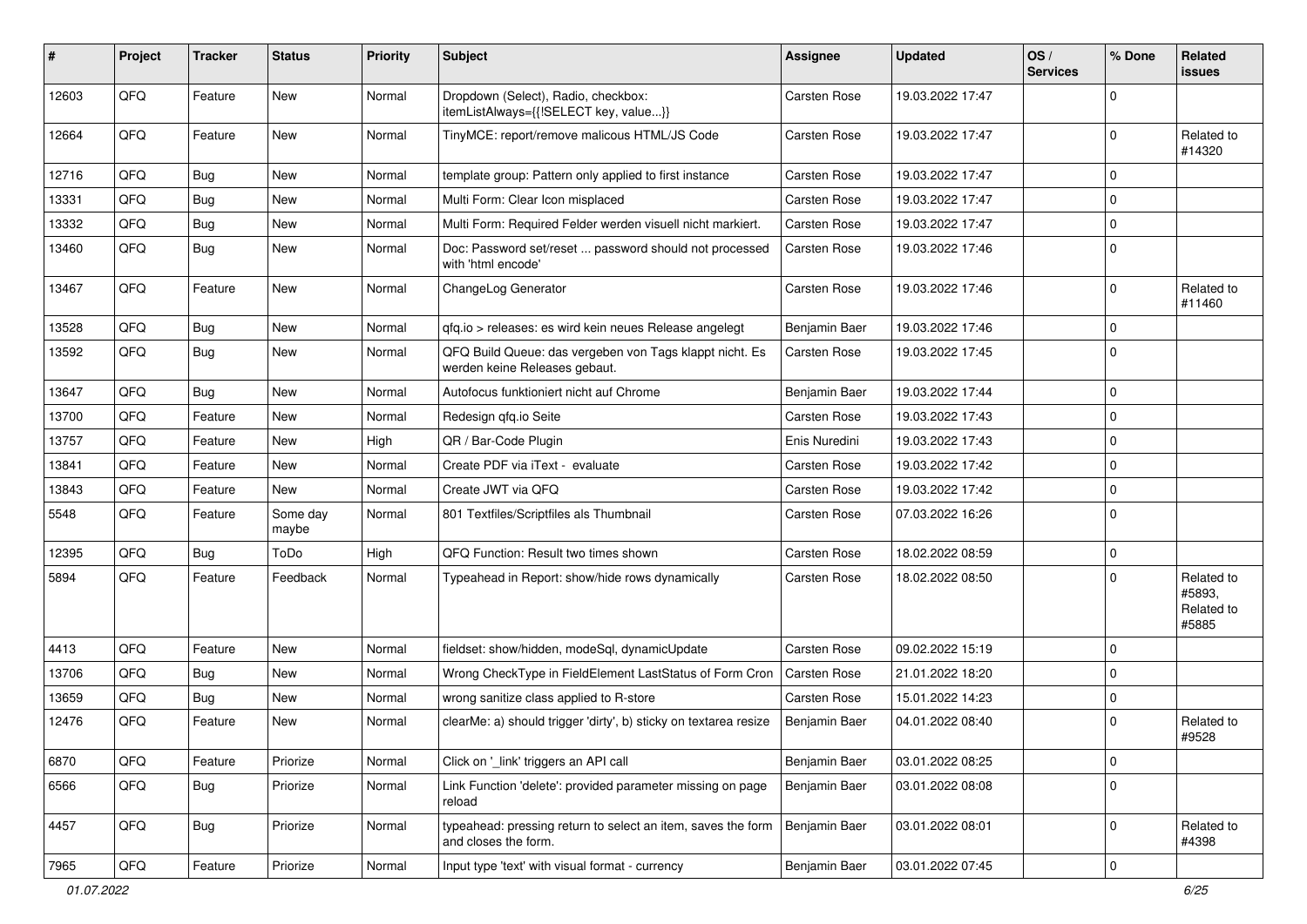| #     | Project | <b>Tracker</b> | <b>Status</b>              | <b>Priority</b> | Subject                                                                                                                               | <b>Assignee</b>     | <b>Updated</b>   | OS/<br><b>Services</b> | % Done      | <b>Related</b><br><b>issues</b>                                         |
|-------|---------|----------------|----------------------------|-----------------|---------------------------------------------------------------------------------------------------------------------------------------|---------------------|------------------|------------------------|-------------|-------------------------------------------------------------------------|
| 9135  | QFQ     | Feature        | Priorize                   | Normal          | Progress Bar generic / replace old hourglass download<br>popup                                                                        | Benjamin Baer       | 03.01.2022 07:43 |                        | $\mathbf 0$ |                                                                         |
| 12327 | QFQ     | <b>Bug</b>     | New                        | Normal          | Copy to clipboard: Glyphicon can not be changed                                                                                       | Carsten Rose        | 27.12.2021 17:59 |                        | $\mathbf 0$ |                                                                         |
| 13566 | QFQ     | Feature        | Ready to sync<br>(develop) | Normal          | Delete config-example.qfq.php file                                                                                                    | Carsten Rose        | 23.12.2021 09:25 |                        | 0           |                                                                         |
| 12463 | QFQ     | <b>Bug</b>     | ToDo                       | High            | QFQ Function: 'function' and 'sql' on same level - output of<br>sal is shown two times.                                               | Carsten Rose        | 15.12.2021 16:31 |                        | $\mathbf 0$ |                                                                         |
| 12544 | QFQ     | Feature        | New                        | High            | a) ' AS _link' new also as ' AS _format', b) sortierung via<br>'display: none;', c) '_format' benoeitgt nicht zwingend<br>u/U/p/m/z/d | <b>Carsten Rose</b> | 14.12.2021 16:03 |                        | $\Omega$    |                                                                         |
| 12702 | QFQ     | <b>Bug</b>     | <b>New</b>                 | High            | templateGroup: broken in multiDb Setup                                                                                                | Carsten Rose        | 14.12.2021 16:02 |                        | 0           |                                                                         |
| 12545 | QFQ     | Bug            | New                        | Urgent          | sql.log not created / updated                                                                                                         | Carsten Rose        | 14.12.2021 16:02 |                        | $\mathbf 0$ |                                                                         |
| 12974 | QFQ     | <b>Bug</b>     | New                        | High            | Sanitize Queries in Action-Elements                                                                                                   | Carsten Rose        | 07.12.2021 17:19 |                        | $\mathbf 0$ |                                                                         |
| 12670 | QFQ     | <b>Bug</b>     | New                        | High            | Dropdown-Menu classes können nicht mehr angegeben<br>werden                                                                           | <b>Carsten Rose</b> | 07.12.2021 17:19 |                        | $\mathbf 0$ |                                                                         |
| 12532 | QFQ     | Feature        | New                        | High            | SIP-Parameter bei Seitenaufruf in Browser-Console<br>anzeigen                                                                         | Carsten Rose        | 07.12.2021 17:19 |                        | $\Omega$    | Related to<br>#11893,<br>Related to<br>#14187                           |
| 12513 | QFQ     | <b>Bug</b>     | New                        | High            | Implement server side check of maxlength                                                                                              | Carsten Rose        | 07.12.2021 17:19 |                        | $\mathbf 0$ |                                                                         |
| 10114 | QFQ     | Feature        | New                        | High            | Symbol (Link): 'G:' (Glyphicon) replaced by 'i:' (icon)                                                                               |                     | 07.12.2021 17:19 |                        | 0           | Related to<br>#3797,<br>Related to<br>#4194                             |
| 12186 | QFQ     | Feature        | New                        | High            | TinyMCE Config für Objekte                                                                                                            | <b>Carsten Rose</b> | 07.12.2021 17:19 |                        | $\mathbf 0$ | <b>Blocks</b><br>#12632                                                 |
| 6116  | QFQ     | <b>Bug</b>     | Priorize                   | High            | value of checkbox not saved                                                                                                           | Carsten Rose        | 07.12.2021 17:19 |                        | 0           |                                                                         |
| 9834  | QFQ     | <b>Bug</b>     | Priorize                   | Normal          | Input elements with tag 'disabled' are missing on<br>form-submit: server option 'processReadOnly' broken                              | Carsten Rose        | 07.12.2021 16:43 |                        | $\Omega$    | Related to<br>#9691,<br>Related to<br>#5305, Has<br>duplicate<br>#12331 |
| 11702 | QFQ     | Feature        | New                        | Normal          | HTML Special Char makes no sense for 'allbut' if '&' is<br>forbidden                                                                  | Carsten Rose        | 07.12.2021 16:35 |                        | 0           | Related to<br>#5112,<br>Related to<br>#14320                            |
| 8082  | QFQ     | Feature        | Priorize                   | High            | Contact form without saving record                                                                                                    | Carsten Rose        | 07.12.2021 15:20 |                        | $\Omega$    | Related to<br>#8587,<br><b>Blocks</b><br>#11850                         |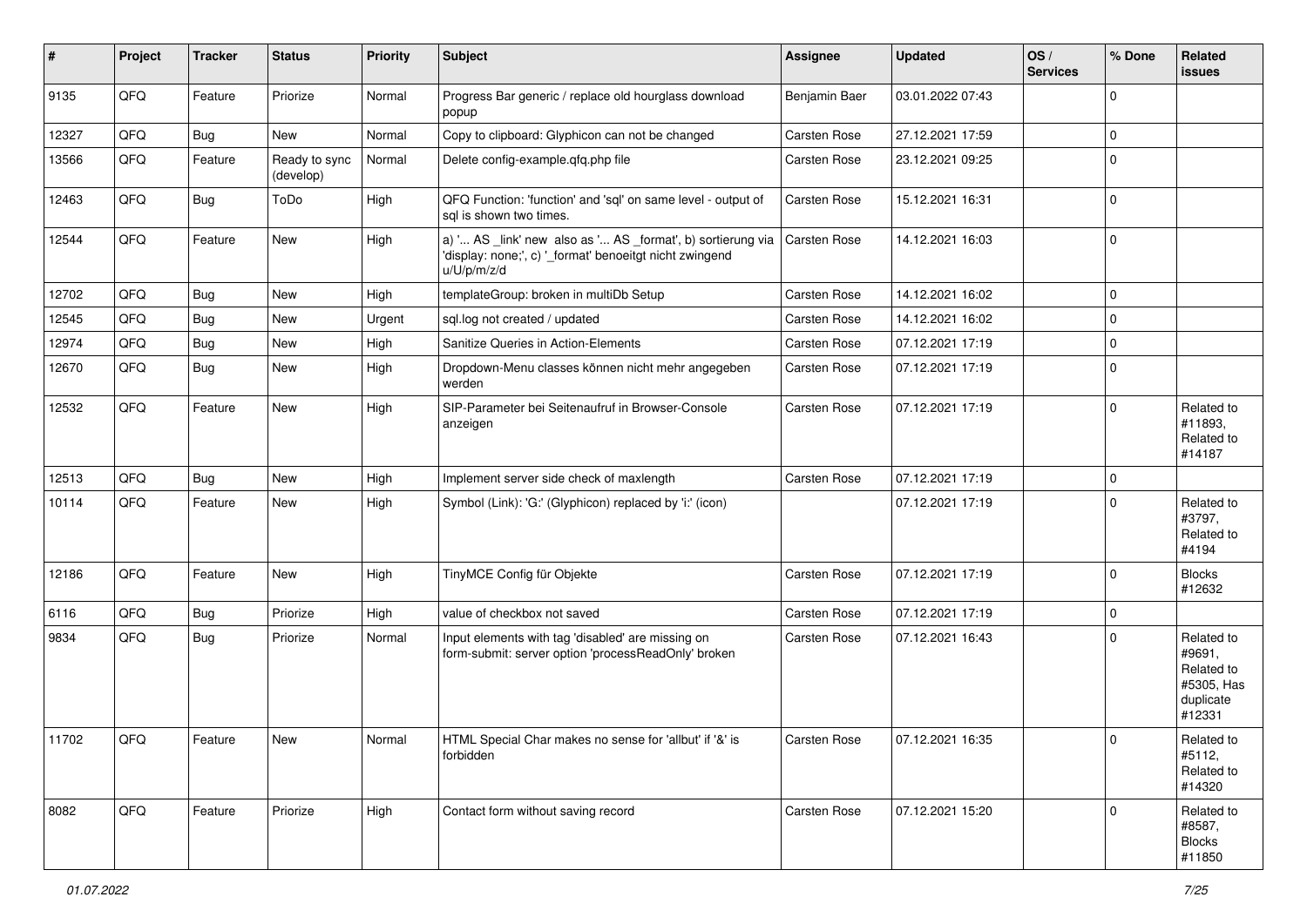| #     | Project | <b>Tracker</b> | <b>Status</b>     | <b>Priority</b> | <b>Subject</b>                                     | <b>Assignee</b>     | <b>Updated</b>   | OS/<br><b>Services</b> | % Done      | Related<br><b>issues</b>                      |
|-------|---------|----------------|-------------------|-----------------|----------------------------------------------------|---------------------|------------------|------------------------|-------------|-----------------------------------------------|
| 13354 | QFQ     | Feature        | New               | Normal          | Using Websocket in QFQ                             | Carsten Rose        | 10.11.2021 15:47 |                        | $\mathbf 0$ |                                               |
| 9013  | QFQ     | <b>Bug</b>     | New               | Normal          | Error in Twig template not handled                 | <b>Carsten Rose</b> | 20.10.2021 13:43 |                        | $\mathbf 0$ |                                               |
| 12337 | QFQ     | Feature        | Some day<br>maybe | Normal          | Database.php: better caching                       | Carsten Rose        | 16.09.2021 15:10 |                        | $\mathbf 0$ |                                               |
| 12315 | QFQ     | Feature        | Some day<br>maybe | Normal          | Form History (Diffs) / Backups                     | Carsten Rose        | 16.09.2021 15:10 |                        | $\mathbf 0$ |                                               |
| 11323 | QFQ     | Feature        | Some day<br>maybe | Normal          | Report Frontend Editor Modal + Codemirror          | Carsten Rose        | 16.09.2021 15:10 |                        | $\mathbf 0$ | Related to<br>#11036                          |
| 11322 | QFQ     | Feature        | Some day<br>maybe | Normal          | Form Element JSON - (multiline parameter field)    | <b>Carsten Rose</b> | 16.09.2021 15:10 |                        | $\mathbf 0$ |                                               |
| 11217 | QFQ     | Feature        | Some day<br>maybe | Normal          | <b>Extend Script Functionality</b>                 | <b>Carsten Rose</b> | 16.09.2021 15:10 |                        | $\mathbf 0$ |                                               |
| 10716 | QFQ     | Feature        | Some day<br>maybe | Normal          | Business Logic mit Externen Skripten               | Carsten Rose        | 16.09.2021 15:10 |                        | $\mathbf 0$ | Related to<br>#10713,<br>Related to<br>#8217  |
| 10095 | QFQ     | Feature        | Some day<br>maybe | Normal          | Generic Gitlab Integration into QFQ                | Carsten Rose        | 16.09.2021 15:10 |                        | $\mathbf 0$ |                                               |
| 8586  | QFQ     | Feature        | Some day<br>maybe | Normal          | QFQ: Enhance Error message for 'record not found'  | Carsten Rose        | 16.09.2021 15:10 |                        | $\mathbf 0$ |                                               |
| 8520  | QFQ     | Feature        | Some day<br>maybe | Normal          | Bring QFQ to Composer                              | Carsten Rose        | 16.09.2021 15:10 |                        | 0           |                                               |
| 8101  | QFQ     | Feature        | Some day<br>maybe | Normal          | Password hash: support further hashing methods     | <b>Carsten Rose</b> | 16.09.2021 15:10 |                        | $\mathbf 0$ |                                               |
| 7456  | QFQ     | Bug            | Some day<br>maybe | Low             | Todos in Code: solve or make ticket                | Carsten Rose        | 16.09.2021 15:10 |                        | $\mathbf 0$ |                                               |
| 7453  | QFQ     | Feature        | Some day<br>maybe | Normal          | import / export forms QFQ                          | Carsten Rose        | 16.09.2021 15:10 |                        | $\mathbf 0$ |                                               |
| 7452  | QFQ     | Feature        | Some day<br>maybe | Normal          | automate deployment new QFQ version                | <b>Carsten Rose</b> | 16.09.2021 15:10 |                        | $\mathbf 0$ |                                               |
| 11036 | QFQ     | Feature        | Some day<br>maybe | Normal          | inline report editor permissions                   | Carsten Rose        | 16.09.2021 15:09 |                        | $\mathbf 0$ | Related to<br>#11323                          |
| 10745 | QFQ     | Feature        | Some day<br>maybe | Normal          | <b>Tablesorter Excel Export</b>                    | <b>Carsten Rose</b> | 16.09.2021 15:09 |                        | 0           |                                               |
| 10116 | QFG     | Feature        | Some day<br>maybe | Normal          | TypeAhead: Tag - show inside 'input' element       | Carsten Rose        | 16.09.2021 15:09 |                        | $\mathbf 0$ |                                               |
| 12325 | QFO     | <b>Bug</b>     | Priorize          | Normal          | MultiDB form.dblndex not working for report syntax | <b>Carsten Rose</b> | 07.09.2021 13:37 |                        | 0           | Related to<br>#12145,<br>Related to<br>#12314 |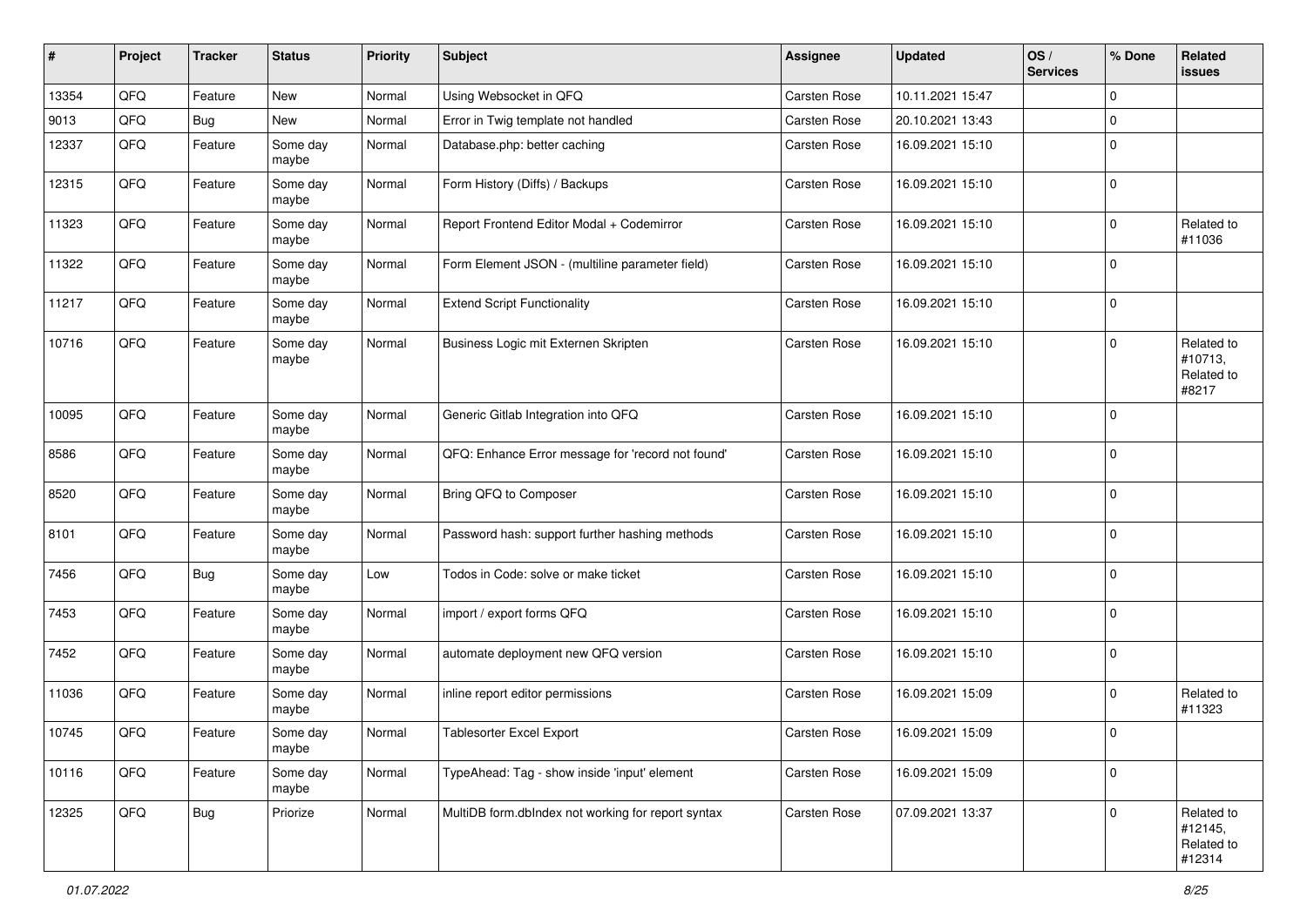| $\sharp$ | Project | <b>Tracker</b> | <b>Status</b>     | <b>Priority</b> | <b>Subject</b>                                                           | Assignee     | <b>Updated</b>   | OS/<br><b>Services</b> | % Done       | Related<br><b>issues</b>                                               |
|----------|---------|----------------|-------------------|-----------------|--------------------------------------------------------------------------|--------------|------------------|------------------------|--------------|------------------------------------------------------------------------|
| 11980    | QFQ     | Feature        | In Progress       | Normal          | protected verzeichnis MUSS geschützt werden                              | Carsten Rose | 07.09.2021 13:30 |                        | $\Omega$     |                                                                        |
| 10661    | QFQ     | Bug            | In Progress       | Normal          | Typo3 Warnungen                                                          | Carsten Rose | 07.09.2021 13:23 |                        | $\Omega$     | Related to<br>#12440                                                   |
| 4445     | QFQ     | Feature        | Some day<br>maybe | Normal          | template group: Option to simulate fieldset                              |              | 28.06.2021 14:11 |                        | $\mathbf 0$  |                                                                        |
| 9669     | QFQ     | <b>Bug</b>     | Some day<br>maybe | Normal          | Checkbox / Template Group: radio/checkbox visible broken<br>after 'add'  | Carsten Rose | 16.06.2021 13:47 |                        | $\mathbf 0$  | Related to<br>#8091                                                    |
| 8204     | QFQ     | Feature        | Priorize          | High            | Position 'required mark'                                                 | Carsten Rose | 16.06.2021 13:44 |                        | $\mathbf 0$  |                                                                        |
| 5305     | QFQ     | <b>Bug</b>     | <b>New</b>        | Normal          | Upload FormElement: nicht disabled by readonly Form                      | Carsten Rose | 16.06.2021 13:43 |                        | $\Omega$     | Related to<br>#9347,<br>Related to<br>#9834                            |
| 12679    | QFQ     | Feature        | <b>New</b>        | Normal          | tablesorter: custom column width                                         | Carsten Rose | 16.06.2021 11:10 |                        | $\Omega$     |                                                                        |
| 9121     | QFQ     | <b>Bug</b>     | Priorize          | High            | sip links have r and __dbIndexData set                                   | Carsten Rose | 12.06.2021 10:41 |                        | $\mathbf 0$  |                                                                        |
| 9347     | QFQ     | <b>Bug</b>     | New               | High            | FE.type=upload with dynamic show/hidden: required not<br>detected        | Carsten Rose | 12.06.2021 10:40 |                        | $\Omega$     | Related to<br>#5305,<br>Related to<br>#12398                           |
| 11460    | QFQ     | Feature        | <b>New</b>        | Normal          | Easier creation of changelog: gitchangelog                               | Carsten Rose | 12.06.2021 10:20 |                        | $\mathbf 0$  | Related to<br>#13467                                                   |
| 6261     | QFQ     | Feature        | New               | Normal          | Persistent SIP                                                           | Carsten Rose | 12.06.2021 09:07 |                        | $\mathbf 0$  | Related to<br>#10819                                                   |
| 6723     | QFQ     | Feature        | New               | Normal          | Report QFQ Installation and Version                                      | Carsten Rose | 12.06.2021 09:07 |                        | $\mathbf 0$  |                                                                        |
| 9348     | QFQ     | Feature        | New               | Normal          | defaultThumbnailSize: pre render thumbnails                              | Carsten Rose | 12.06.2021 09:05 |                        | $\mathbf 0$  |                                                                        |
| 9346     | QFQ     | Feature        | Priorize          | Normal          | beforeSave: check if an upload is given                                  | Carsten Rose | 11.06.2021 21:18 |                        | $\mathbf 0$  |                                                                        |
| 7890     | QFQ     | <b>Bug</b>     | New               | Normal          | FormElement 'required': extraButtonInfo not aligned                      | Carsten Rose | 11.06.2021 21:17 |                        | $\mathbf{0}$ | Related to<br>#11517                                                   |
| 9531     | QFQ     | Bug            | New               | High            | FE File: Dynamic Update / modeSql / required detected<br>even it not set | Carsten Rose | 11.06.2021 20:32 |                        | $\mathbf 0$  | Related to<br>#12398                                                   |
| 11893    | QFQ     | Feature        | New               | High            | Broken SIP: a) only report one time, b) only report in main<br>column    | Carsten Rose | 12.05.2021 12:13 |                        | $\mathbf 0$  | Related to<br>#12532,<br>Related to<br>#14187                          |
| 10012    | QFQ     | Feature        | Priorize          | Normal          | redirectAllMailTo: {{beEmail:T}}                                         | Carsten Rose | 08.05.2021 09:54 |                        | $\Omega$     | Related to<br>#12412,<br>Related to<br>#12413,<br>Related to<br>#10011 |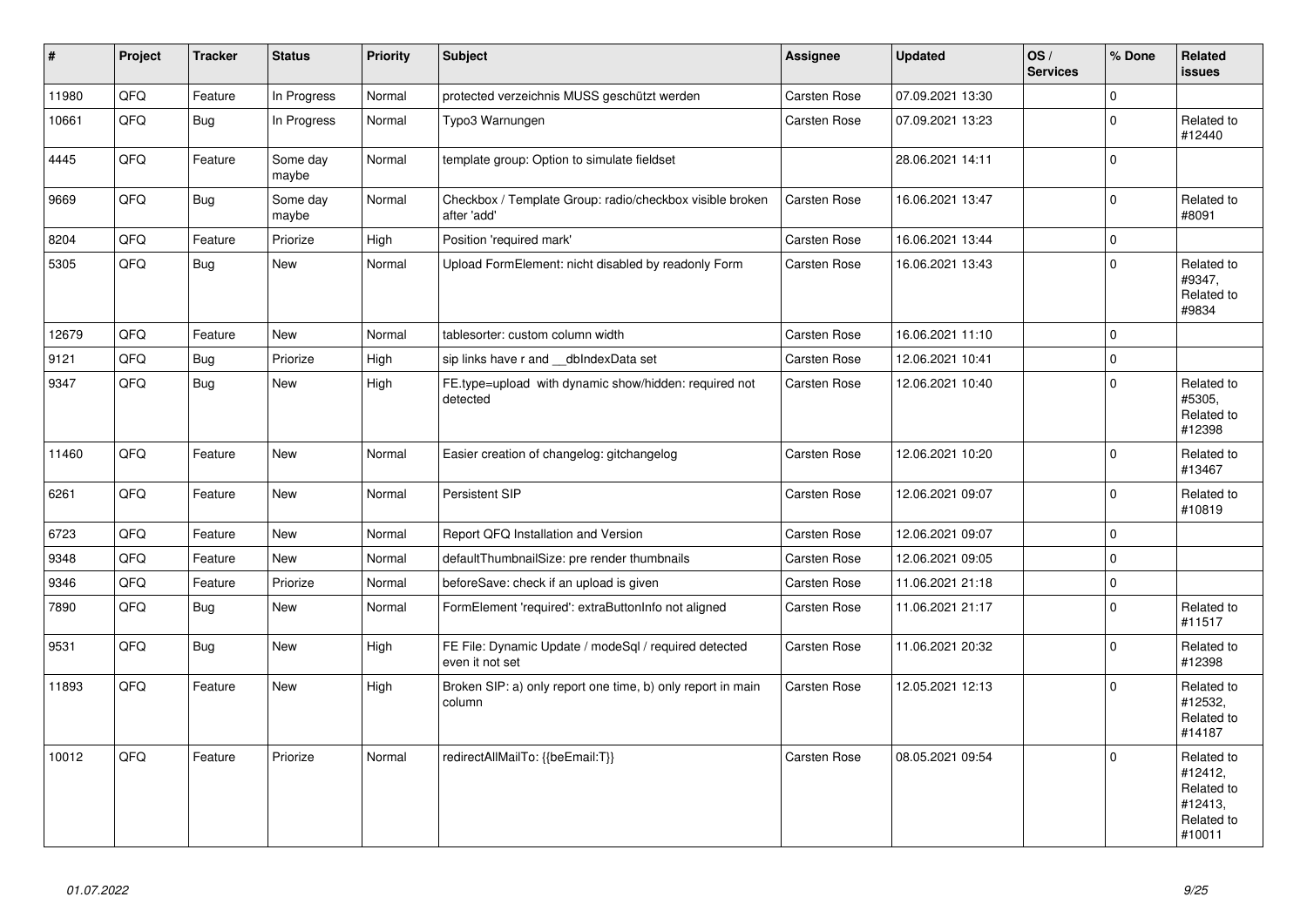| #     | Project | <b>Tracker</b> | <b>Status</b> | <b>Priority</b> | <b>Subject</b>                                                                                                 | <b>Assignee</b>     | <b>Updated</b>   | OS/<br><b>Services</b> | % Done                  | Related<br><b>issues</b>                      |
|-------|---------|----------------|---------------|-----------------|----------------------------------------------------------------------------------------------------------------|---------------------|------------------|------------------------|-------------------------|-----------------------------------------------|
| 10011 | QFQ     | Feature        | Priorize      | Normal          | Offer new STORE_TYPO3 Variable 'beUser', 'beEmail'                                                             | Carsten Rose        | 08.05.2021 09:51 |                        | $\Omega$                | Related to<br>#10012,<br>Related to<br>#12511 |
| 12412 | QFQ     | Feature        | <b>New</b>    | Normal          | Action/Escape qualifier 'e' (empty), '0': if given, an empty<br>string (or '0') will be treated as 'not found' | <b>Carsten Rose</b> | 08.05.2021 09:40 |                        | $\mathbf 0$             | Related to<br>#12413,<br>Related to<br>#10012 |
| 12439 | QFQ     | Feature        | In Progress   | Normal          | TinyMCE Paste from Word & Character Count/Limit                                                                | Carsten Rose        | 05.05.2021 22:15 |                        | 0                       |                                               |
| 9668  | QFQ     | Feature        | Priorize      | Normal          | Form.mode: rename 'hidden' to 'hide'                                                                           | Carsten Rose        | 05.05.2021 22:14 |                        | $\mathbf 0$             | Related to<br>#6437                           |
| 8044  | QFQ     | Feature        | Priorize      | Normal          | Transaction: a) Form, b) Report                                                                                | <b>Carsten Rose</b> | 05.05.2021 22:14 |                        | $\mathbf 0$             | Related to<br>#8043                           |
| 3867  | QFQ     | Feature        | Priorize      | Normal          | Readonly Formular: Template Groups add/delete<br>ausbeldnen                                                    | Carsten Rose        | 05.05.2021 22:12 |                        | $\mathbf 0$             |                                               |
| 8963  | QFQ     | Feature        | Priorize      | Normal          | Setting values in a store: flexible way                                                                        | Carsten Rose        | 05.05.2021 22:10 |                        | $\mathbf 0$             | Related to<br>#8975                           |
| 9394  | QFQ     | Feature        | Priorize      | Normal          | REST: allow for non numerical ids in get requests                                                              | <b>Carsten Rose</b> | 05.05.2021 22:10 |                        | $\mathbf 0$             |                                               |
| 11320 | QFQ     | Feature        | Priorize      | Normal          | Typo3 Version 10 support                                                                                       | <b>Carsten Rose</b> | 05.05.2021 22:09 |                        | $\mathbf 0$             |                                               |
| 12503 | QFQ     | Feature        | Priorize      | Normal          | Detect dangerous UPDATE statement with missing WHERE                                                           | <b>Carsten Rose</b> | 05.05.2021 22:09 |                        | $\mathbf 0$             |                                               |
| 12504 | QFQ     | Feature        | Priorize      | Normal          | sql.log: report fe.id                                                                                          | Carsten Rose        | 05.05.2021 22:09 |                        | 0                       |                                               |
| 12465 | QFQ     | Feature        | New           | Normal          | QFQ Function: use in FE to fill StoreRecord                                                                    | Carsten Rose        | 05.05.2021 21:58 |                        | $\mathbf 0$             |                                               |
| 9548  | QFQ     | Feature        | Feedback      | High            | FormElement: Pattern mismatch - optional report only on<br>focus lost                                          | Benjamin Baer       | 03.05.2021 21:14 |                        | $\mathbf 0$             |                                               |
| 9534  | QFQ     | Bug            | Priorize      | Urgent          | FE.type=upload: 'Unknown Mode: ID"                                                                             | Carsten Rose        | 03.05.2021 21:14 |                        | $\mathbf 0$             | Related to<br>#9532                           |
| 9173  | QFQ     | Bug            | Priorize      | Urgent          | Stale Record Lock: Firefox                                                                                     | Carsten Rose        | 03.05.2021 21:14 |                        | $\mathbf 0$             | Related to<br>#9789                           |
| 8962  | QFQ     | Feature        | New           | High            | allow for form fields with identical names                                                                     | <b>Carsten Rose</b> | 03.05.2021 21:14 |                        | 0                       |                                               |
| 8668  | QFQ     | Bug            | <b>New</b>    | High            | Pill disabled: dyamic mode 'hidden' not respected - FE is still<br>required                                    | Carsten Rose        | 03.05.2021 21:14 |                        | $\Omega$                |                                               |
| 8431  | QFQ     | <b>Bug</b>     | New           | High            | autocron.php with wrong path                                                                                   | Carsten Rose        | 03.05.2021 21:14 |                        | 0                       |                                               |
| 8083  | QFO     | Bug            | New           | High            | FormEditor: primary table list does not respect<br>'indexDb={{indexData:Y}}'                                   | <b>Carsten Rose</b> | 03.05.2021 21:14 |                        | 0                       | Has duplicate<br>#6678                        |
| 7899  | QFO     | <b>Bug</b>     | New           | High            | Fe.type=password / retype / required: always complain<br>about missing value                                   | Carsten Rose        | 03.05.2021 21:14 |                        | $\mathbf 0$             |                                               |
| 7850  | QFQ     | Feature        | New           | High            | Upload records: non 'pathFileName' column                                                                      | Carsten Rose        | 03.05.2021 21:14 |                        | $\mathbf 0$             |                                               |
| 7650  | QFG     | Bug            | New           | High            | Optional do not show 'required' sign on FormElement                                                            | Carsten Rose        | 03.05.2021 21:14 |                        | $\overline{\mathbf{0}}$ |                                               |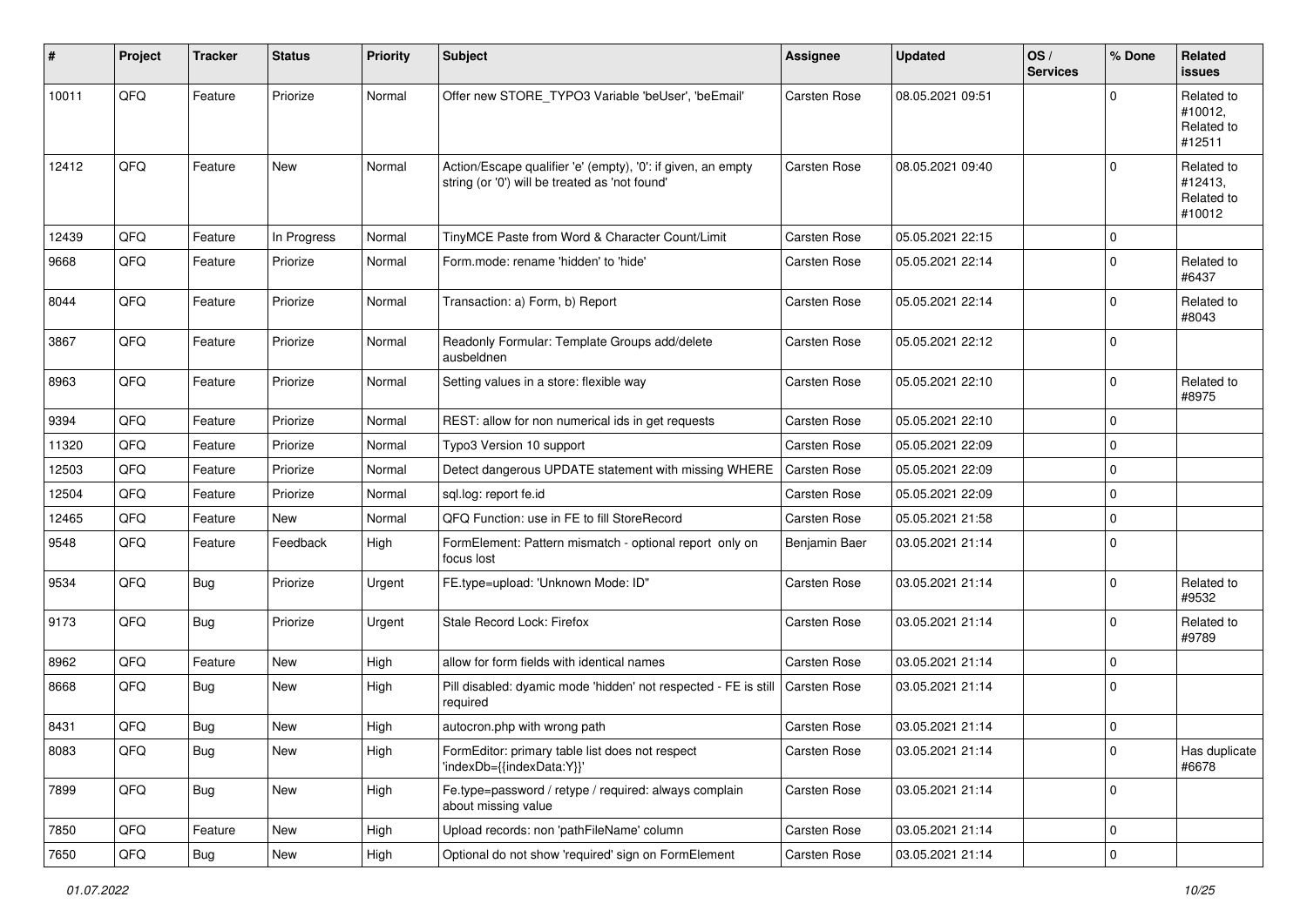| #     | Project | <b>Tracker</b> | <b>Status</b>     | <b>Priority</b> | <b>Subject</b>                                                                                         | <b>Assignee</b>     | <b>Updated</b>   | OS/<br><b>Services</b> | % Done      | Related<br><b>issues</b>                    |
|-------|---------|----------------|-------------------|-----------------|--------------------------------------------------------------------------------------------------------|---------------------|------------------|------------------------|-------------|---------------------------------------------|
| 5715  | QFQ     | Feature        | New               | High            | PDF Caching                                                                                            | Carsten Rose        | 03.05.2021 21:14 |                        | $\Omega$    | Related to<br>#5851,<br>Related to<br>#6357 |
| 5459  | QFQ     | Bug            | New               | High            | Multi DB: spread system tables between 'QFQ' and<br>'Data'-DB                                          | <b>Carsten Rose</b> | 03.05.2021 21:14 |                        | $\mathbf 0$ | Related to<br>#4720                         |
| 5221  | QFQ     | Bug            | New               | High            | Download Dialog: Bleibt stehen in FF wenn Datei<br>automatisch gespeichert wird.                       | <b>Carsten Rose</b> | 03.05.2021 21:14 |                        | $\mathbf 0$ |                                             |
| 4279  | QFQ     | <b>Bug</b>     | Some day<br>maybe | High            | config.linkVars lost                                                                                   | <b>Carsten Rose</b> | 03.05.2021 21:14 |                        | $\mathbf 0$ |                                             |
| 4258  | QFQ     | Feature        | Some day<br>maybe | High            | System Defaults: Forms                                                                                 | Carsten Rose        | 03.05.2021 21:14 |                        | $\mathbf 0$ |                                             |
| 3990  | QFQ     | Feature        | Some day<br>maybe | High            | custom class definition: add space automatically                                                       | <b>Carsten Rose</b> | 03.05.2021 21:14 |                        | $\mathbf 0$ |                                             |
| 3967  | QFQ     | Feature        | Some day<br>maybe | High            | Report: Checkbox, Radio, Dropdown, Input welches ohne<br>Submit funktioniert - 'Inline-Form'           | Carsten Rose        | 03.05.2021 21:14 |                        | $\mathbf 0$ |                                             |
| 880   | QFQ     | Feature        | Some day<br>maybe | Urgent          | Security: PHP, SQL Injection, XSS                                                                      |                     | 03.05.2021 21:14 |                        | $\mathbf 0$ | Related to<br>#14320                        |
| 3848  | QFQ     | Feature        | Some day<br>maybe | High            | Antivirus check fuer Upload files in qfq?                                                              | <b>Carsten Rose</b> | 03.05.2021 21:14 |                        | $\mathbf 0$ | Related to<br>#4131                         |
| 3727  | QFQ     | Feature        | New               | High            | Security: Session Hijacking erschweren                                                                 | <b>Carsten Rose</b> | 03.05.2021 21:14 |                        | 0           |                                             |
| 3570  | QFQ     | Bug            | Some day<br>maybe | High            | Formular mit prmitnew   permitEdit=Always wird nicht<br>aufgerufen (ist leer)                          | Carsten Rose        | 03.05.2021 21:14 |                        | $\mathbf 0$ |                                             |
| 3109  | QFQ     | Bug            | Some day<br>maybe | High            | RealUrl: Links werden nicht korrekt gerendert                                                          | Carsten Rose        | 03.05.2021 21:14 |                        | $\mathbf 0$ |                                             |
| 3061  | QFQ     | <b>Bug</b>     | Some day<br>maybe | High            | winstitute: mysql connection durcheinander - nmhp17<br>(ag7)/QFQ arbeitet mit DB/Tabellen von biostat. | Carsten Rose        | 03.05.2021 21:14 |                        | $\mathbf 0$ |                                             |
| 11850 | QFQ     | Feature        | New               | Urgent          | Wizard Form: basierend auf einer Tabelle eine Form<br>anlegen.                                         |                     | 03.05.2021 21:12 |                        | $\mathbf 0$ | Blocked by<br>#8082                         |
| 11237 | QFQ     | Bug            | <b>New</b>        | High            | Radiobutton / parameter.buttonClass= btn-default - kein dirty<br>Trigger                               | Benjamin Baer       | 03.05.2021 21:12 |                        | $\mathbf 0$ | Related to<br>#10766                        |
| 11057 | QFQ     | Bug            | <b>New</b>        | High            | Checkboxes ohne span.checkmark im Report werden<br>ausgeblendet                                        | Benjamin Baer       | 03.05.2021 21:12 |                        | 0           | Related to<br>#11039                        |
| 12468 | QFO     | <b>Bug</b>     | New               | Urgent          | Form: update Form.title after save                                                                     | Carsten Rose        | 03.05.2021 21:12 |                        | 0           |                                             |
| 10766 | QFQ     | <b>Bug</b>     | New               | High            | Radiobutton / parameter.buttonClass=btn-default: dynamic<br>update                                     |                     | 03.05.2021 21:12 |                        | $\mathbf 0$ | Related to<br>#11237                        |
| 10640 | QFO     | <b>Bug</b>     | New               | High            | TypeAhead Tag: FE editierbar trotz readOnly                                                            | <b>Carsten Rose</b> | 03.05.2021 21:12 |                        | 0           | Related to<br>#7795                         |
| 10508 | QFQ     | <b>Bug</b>     | New               | High            | Multi Form broken on Multi DB Instance                                                                 | Carsten Rose        | 03.05.2021 21:12 |                        | 0           |                                             |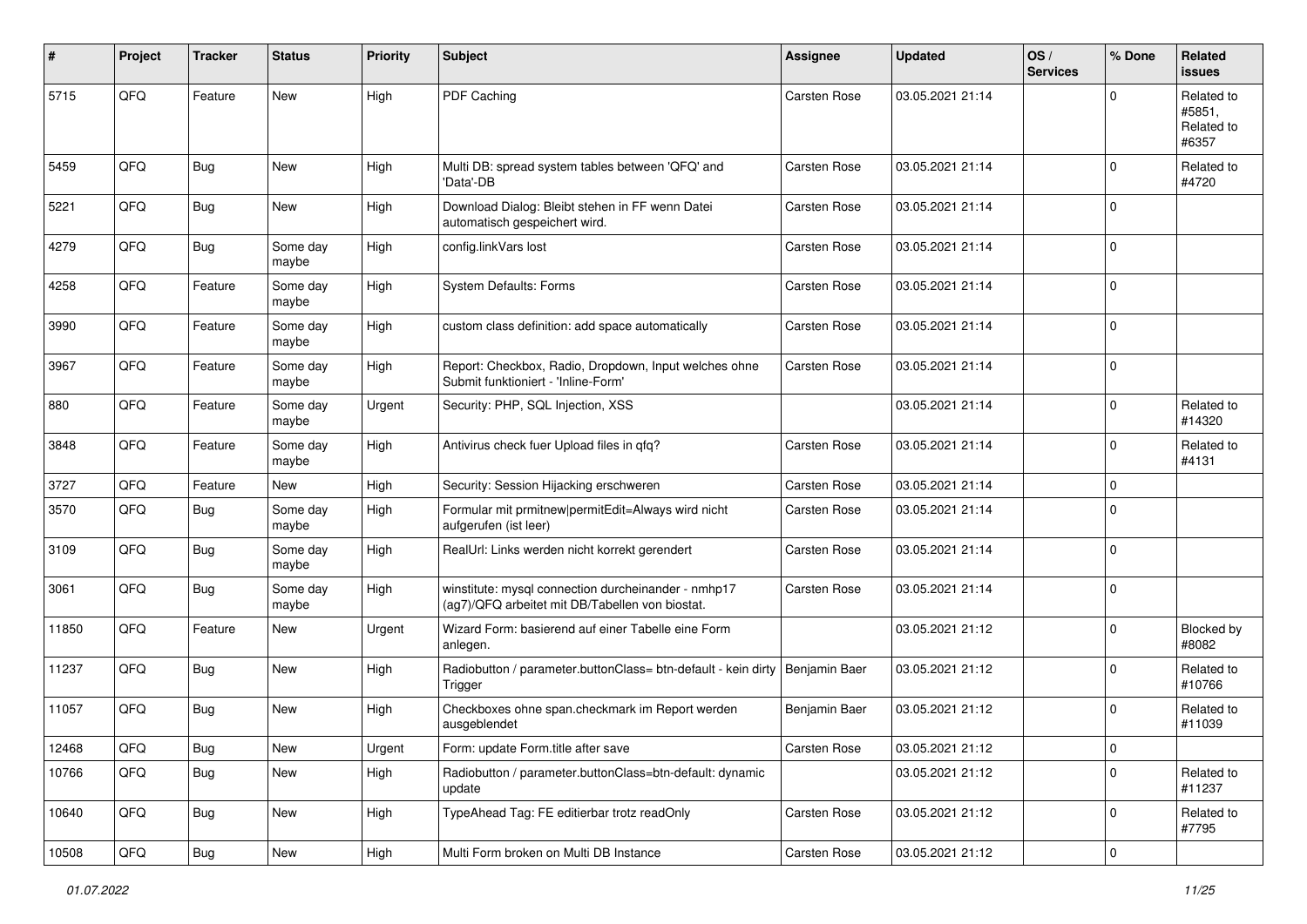| $\sharp$ | Project | <b>Tracker</b> | <b>Status</b>     | <b>Priority</b> | <b>Subject</b>                                                                                             | <b>Assignee</b>                                        | <b>Updated</b>   | OS/<br><b>Services</b> | % Done         | Related<br><b>issues</b>                      |                      |
|----------|---------|----------------|-------------------|-----------------|------------------------------------------------------------------------------------------------------------|--------------------------------------------------------|------------------|------------------------|----------------|-----------------------------------------------|----------------------|
| 10506    | QFQ     | Bug            | New               | High            | Template Group broken on MultiDB instance                                                                  | Carsten Rose                                           | 03.05.2021 21:12 |                        | $\Omega$       | Related to<br>#10505                          |                      |
| 10081    | QFQ     | <b>Bug</b>     | New               | High            | Stale record lock after 'forbidden' character                                                              | <b>Carsten Rose</b>                                    | 03.05.2021 21:12 |                        | $\mathbf 0$    | Related to<br>#10082,<br>Related to<br>#9789  |                      |
| 10345    | QFQ     | Feature        | <b>New</b>        | Normal          | Templates - Patterns QFQ Style                                                                             |                                                        | 03.05.2021 21:01 |                        | $\mathbf 0$    | Related to<br>#10713                          |                      |
| 12119    | QFQ     | Feature        | <b>New</b>        | Normal          | AS paged: error message missing if there ist no 'r' argument.                                              | <b>Carsten Rose</b>                                    | 03.05.2021 20:51 |                        | $\mathbf 0$    |                                               |                      |
| 12163    | QFQ     | Feature        | New               | Normal          | Checkbox: table wrap                                                                                       | Carsten Rose                                           | 03.05.2021 20:51 |                        | 0              |                                               |                      |
| 11668    | QFQ     | <b>Bug</b>     | <b>New</b>        | Normal          | Play function.sql - problem with mysql                                                                     | Carsten Rose                                           | 03.05.2021 20:48 |                        | 0              |                                               |                      |
| 11667    | QFQ     | Bug            | New               | Normal          | MySQL mariadb-server-10.3: Incorrect datetime value                                                        | Carsten Rose                                           | 03.05.2021 20:48 |                        | $\mathbf 0$    |                                               |                      |
| 11955    | QFQ     | Feature        | New               | Normal          | subrecord: new title option to set <th> attributes - e.g. to<br/>customize tablesorter options.</th>       | attributes - e.g. to<br>customize tablesorter options. | Carsten Rose     | 03.05.2021 20:47       |                | $\mathbf 0$                                   | Related to<br>#11775 |
| 4194     | QFQ     | Feature        | In Progress       | Normal          | Bootstrap 4 ist jetzt offiziel                                                                             |                                                        | 03.05.2021 20:47 |                        | $\mathbf 0$    | Related to<br>#10114                          |                      |
| 11747    | QFQ     | Feature        | New               | Normal          | Maintenance Page with Redirect                                                                             | Carsten Rose                                           | 03.05.2021 20:47 |                        | $\mathbf 0$    | Related to<br>#11741                          |                      |
| 12480    | QFQ     | Feature        | New               | Normal          | If QFQ upgrade is running, block further request                                                           | Carsten Rose                                           | 03.05.2021 20:45 |                        | $\Omega$       |                                               |                      |
| 12477    | QFQ     | Feature        | New               | Normal          | Support for refactoring: Form, FormElement, diverse<br>Tabellen/Spalten, tt-content Records                | Carsten Rose                                           | 03.05.2021 20:45 |                        | $\mathbf 0$    |                                               |                      |
| 12474    | QFQ     | Feature        | <b>New</b>        | Normal          | Check BaseConfigURL if it is given and the the last char is '/'                                            | Carsten Rose                                           | 03.05.2021 20:45 |                        | $\mathbf 0$    |                                               |                      |
| 12413    | QFQ     | Feature        | New               | Normal          | STORE_TYPO3: enhance for {{be_users.email:T}},<br>{{fe users.email:T}}                                     | Carsten Rose                                           | 03.05.2021 20:45 |                        | $\Omega$       | Related to<br>#12412,<br>Related to<br>#10012 |                      |
| 12400    | QFQ     | Feature        | New               | Normal          | Tutorial ist in QFQ Doku, Wird in der Suche gefunden, es<br>gibt aber kein Menupunkt - Inhalt ueberpruefen | Carsten Rose                                           | 03.05.2021 20:45 |                        | $\Omega$       |                                               |                      |
| 12269    | QFQ     | Feature        | New               | Normal          | 2FA - Login                                                                                                | Carsten Rose                                           | 03.05.2021 20:45 |                        | $\mathbf 0$    |                                               |                      |
| 12156    | QFQ     | Feature        | <b>New</b>        | Normal          | Form: Optional disable 'leave page'                                                                        |                                                        | 03.05.2021 20:45 |                        | 0              |                                               |                      |
| 12162    | QFQ     | Feature        | New               | Normal          | FE.type=sendmail: personalized mailing (several mails) via<br>template                                     | Carsten Rose                                           | 03.05.2021 20:45 |                        | $\mathbf 0$    |                                               |                      |
| 12109    | QFQ     | Feature        | New               | Normal          | Donwload Link: Plain, SIP, Persistent Link, Peristent SIP -<br>new notation                                | Carsten Rose                                           | 03.05.2021 20:45 |                        | 0              | Related to<br>#12085                          |                      |
| 7278     | QFQ     | Feature        | Some day<br>maybe | Normal          | Form: Wert vordefinieren der immer gesetzt wird                                                            |                                                        | 02.05.2021 09:27 |                        | $\mathbf 0$    |                                               |                      |
| 12135    | QFQ     | Feature        | New               | Normal          | Subrecord: Notiz                                                                                           |                                                        | 24.04.2021 16:58 |                        | $\mathbf 0$    |                                               |                      |
| 12330    | QFG     | Feature        | New               | Normal          | Copy to input field / text area / TinyMCE                                                                  | Carsten Rose                                           | 07.04.2021 09:01 |                        | $\overline{0}$ |                                               |                      |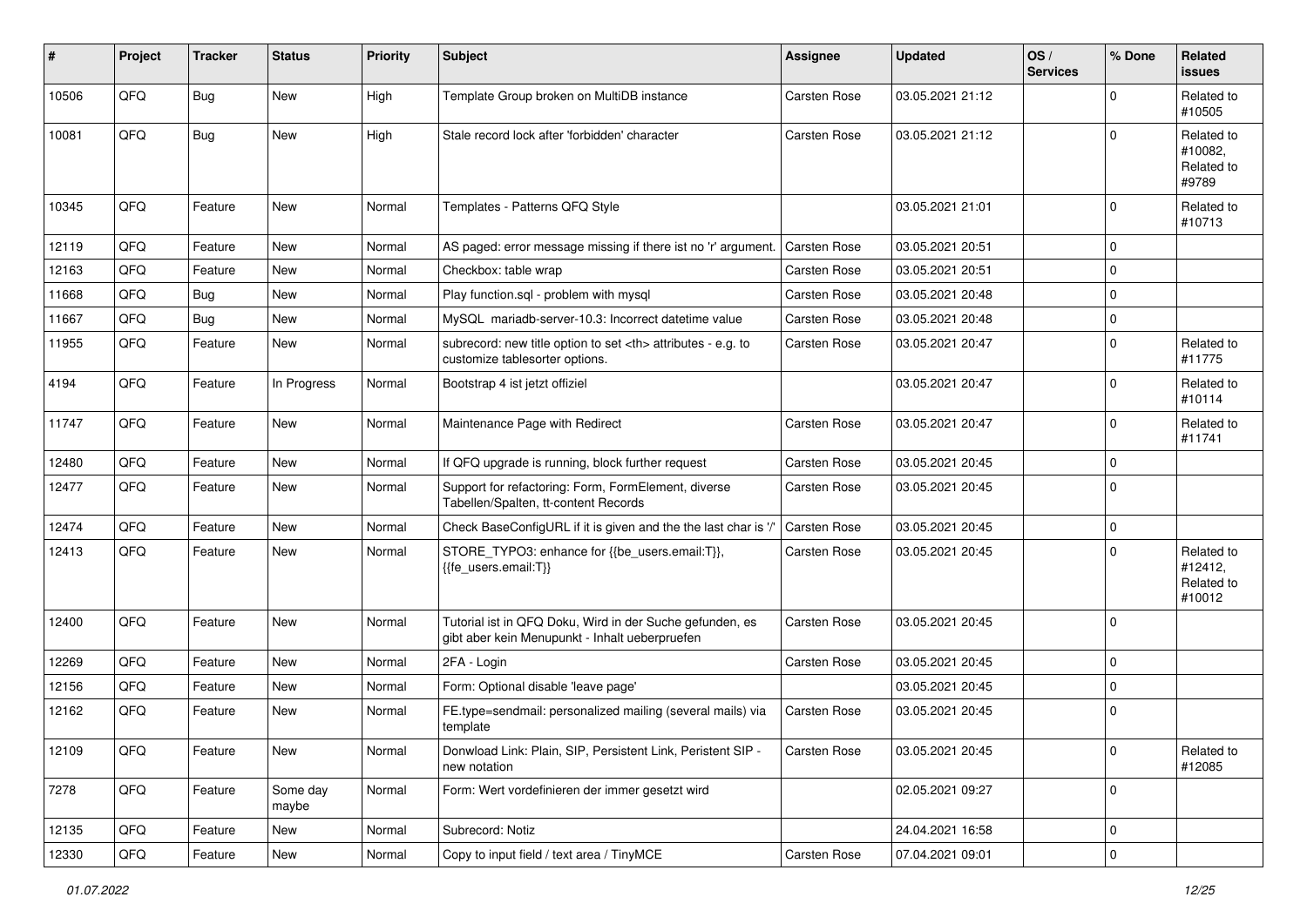| #     | Project | <b>Tracker</b> | <b>Status</b>     | <b>Priority</b> | <b>Subject</b>                                                                                       | Assignee            | <b>Updated</b>   | OS/<br><b>Services</b> | % Done      | Related<br><b>issues</b>  |
|-------|---------|----------------|-------------------|-----------------|------------------------------------------------------------------------------------------------------|---------------------|------------------|------------------------|-------------|---------------------------|
| 10080 | QFQ     | Feature        | <b>New</b>        | Normal          | Popup on 'save' / 'close': configure dialog (answer<br>yes/no/cancle/)                               | Carsten Rose        | 28.03.2021 20:52 |                        | $\Omega$    | Is duplicate of<br>#12262 |
| 11347 | QFQ     | Bug            | Feedback          | Normal          | If Bedingungen funktionieren nicht korrekt                                                           | Christoph Fuchs     | 21.03.2021 20:37 |                        | 0           |                           |
| 12187 | QFQ     | Bug            | <b>New</b>        | Normal          | Trigger FormAsFile() via Report: probably problem with multi<br>DB setup                             | <b>Carsten Rose</b> | 20.03.2021 21:20 |                        | $\Omega$    |                           |
| 10714 | QFQ     | Feature        | <b>New</b>        | Normal          | multi Table Form                                                                                     | <b>Carsten Rose</b> | 16.03.2021 18:44 |                        | 0           |                           |
| 8217  | QFQ     | Feature        | New               | Normal          | if-elseif-else construct                                                                             | Carsten Rose        | 16.03.2021 18:41 |                        | $\mathbf 0$ | Related to<br>#10716      |
| 11516 | QFQ     | Feature        | <b>New</b>        | Normal          | Multi Page Form (Previous/Next Buttons)                                                              | Carsten Rose        | 16.03.2021 17:52 |                        | 0           |                           |
| 12146 | QFQ     | Feature        | <b>New</b>        | Normal          | Autocron Job: Anzeigen wann der naechste Job ausgefuehrt<br>wird, resp das er nicht ausgefuehrt wird | <b>Carsten Rose</b> | 15.03.2021 15:23 |                        | $\Omega$    |                           |
| 12133 | QFQ     | Bug            | New               | Normal          | NPM, phpSpreadSheet aktualisieren                                                                    | Carsten Rose        | 15.03.2021 09:04 |                        | 0           |                           |
| 8187  | QFQ     | Feature        | <b>New</b>        | Normal          | Subrecord: enable/hide new button - make new/edit/delete<br>customizeable.                           | Carsten Rose        | 06.03.2021 18:44 |                        | $\mathbf 0$ | Related to<br>#11326      |
| 12045 | QFQ     | Bug            | <b>New</b>        | Normal          | templateGroup afterSave FE: Aufruf ohne<br>sqlHonorFormElements funktioniert nicht                   | Carsten Rose        | 18.02.2021 16:33 |                        | $\Omega$    |                           |
| 12040 | QFQ     | <b>Bug</b>     | <b>New</b>        | Normal          | FE Mode 'hidden' für zwei FEs auf einer Zeile                                                        | <b>Carsten Rose</b> | 18.02.2021 10:13 |                        | $\mathbf 0$ |                           |
| 12039 | QFQ     | Feature        | New               | Normal          | Missing htmlSpecialChar() in pre processing on form submit                                           |                     | 18.02.2021 00:09 |                        | $\mathbf 0$ | Related to<br>#14320      |
| 12024 | QFQ     | Feature        | New               | Normal          | Excel Export: text columns by default decode<br>htmlspeciachar()                                     | Carsten Rose        | 17.02.2021 23:55 |                        | $\Omega$    | Related to<br>#12022      |
| 12038 | QFQ     | Feature        | <b>New</b>        | Normal          | a) STORE_VAR: filenameOnlyStripUniq, b) SP:<br>QSTRIPUNIQ()                                          |                     | 17.02.2021 23:55 |                        | $\Omega$    |                           |
| 12023 | QFQ     | Feature        | <b>New</b>        | Normal          | MySQL Stored Precdure: QDECODESPECIALCHAR()                                                          | <b>Carsten Rose</b> | 16.02.2021 11:16 |                        | $\mathbf 0$ | Related to<br>#12022      |
| 9958  | QFQ     | <b>Bug</b>     | Priorize          | Normal          | Broken subrecord query: no error message                                                             | <b>Carsten Rose</b> | 05.02.2021 15:15 |                        | 0           |                           |
| 7229  | QFQ     | Feature        | Some day<br>maybe | Normal          | New FormElement.type: Button                                                                         |                     | 01.02.2021 12:32 |                        | $\mathbf 0$ |                           |
| 3880  | QFQ     | Feature        | Some day<br>maybe | Normal          | Form 'Form': anlegen einer Tabelle                                                                   |                     | 14.01.2021 10:12 |                        | 0           |                           |
| 9281  | QFQ     | <b>Bug</b>     | Some day<br>maybe | Normal          | Allow STRICT_TRANS_TABLES                                                                            | <b>Carsten Rose</b> | 02.01.2021 18:43 |                        | $\Omega$    |                           |
| 9126  | QFQ     | Bug            | Some day<br>maybe | Normal          | hidden Form elements are present in page source                                                      |                     | 02.01.2021 18:41 |                        | $\Omega$    |                           |
| 5695  | QFQ     | Feature        | In Progress       | Normal          | Multiform                                                                                            | <b>Carsten Rose</b> | 02.01.2021 18:38 |                        | 0           |                           |
| 11775 | QFQ     | Feature        | <b>New</b>        | Normal          | Subrecord Tooltip pro Feld                                                                           | <b>Carsten Rose</b> | 18.12.2020 15:22 |                        | 0           | Related to<br>#11955      |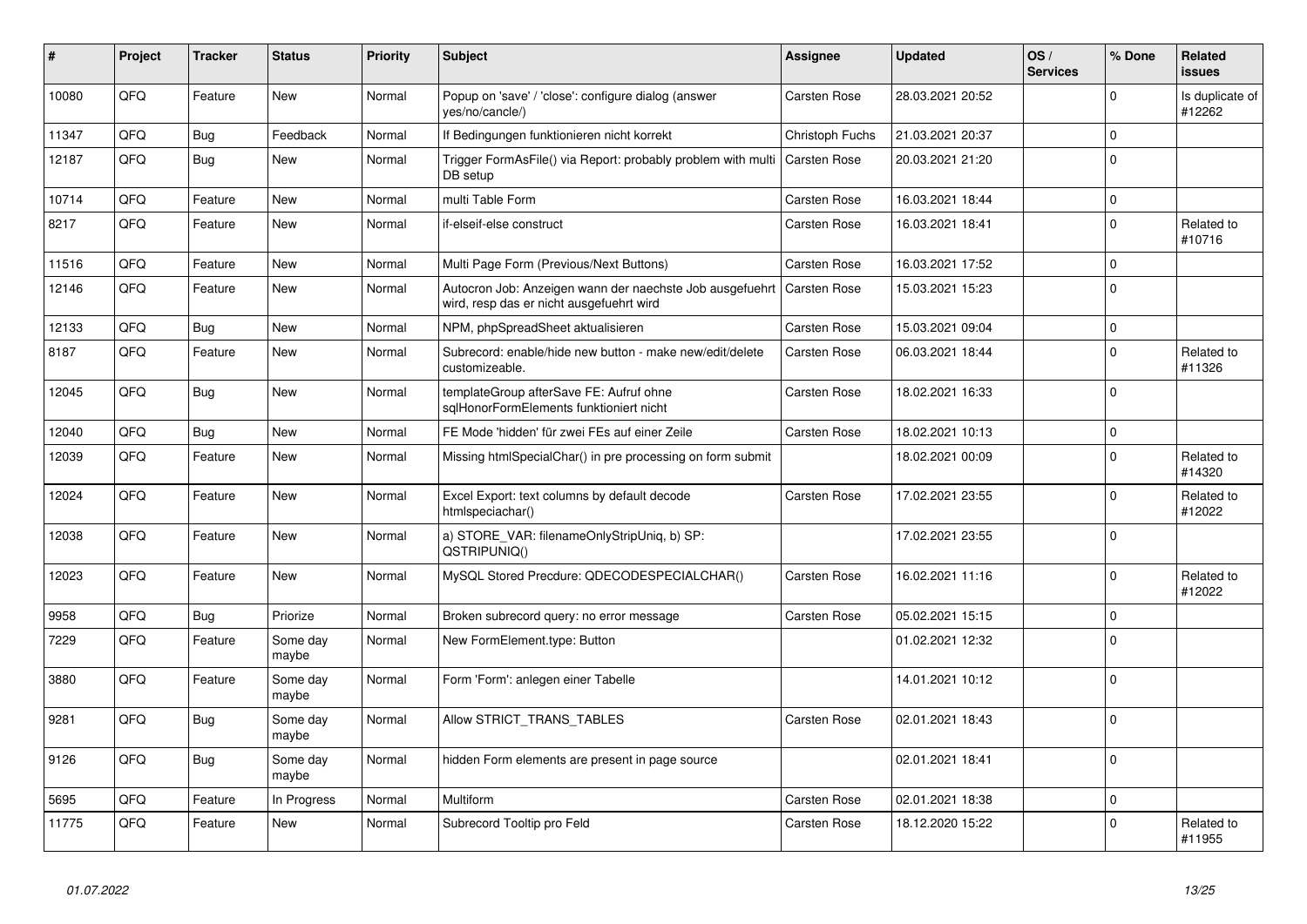| $\sharp$ | Project | <b>Tracker</b> | <b>Status</b> | <b>Priority</b> | <b>Subject</b>                                                                      | Assignee            | <b>Updated</b>   | OS/<br><b>Services</b> | % Done      | <b>Related</b><br><b>issues</b>                                      |
|----------|---------|----------------|---------------|-----------------|-------------------------------------------------------------------------------------|---------------------|------------------|------------------------|-------------|----------------------------------------------------------------------|
| 11752    | QFQ     | Bug            | <b>New</b>    | Normal          | checkbox renders multiple input elements with same name                             | Carsten Rose        | 17.12.2020 14:58 |                        | $\Omega$    | Related to<br>#11750                                                 |
| 11716    | QFQ     | Feature        | <b>New</b>    | Normal          | Form an beliebiger Stelle im Report anzeigen                                        |                     | 09.12.2020 09:47 |                        | $\Omega$    |                                                                      |
| 11715    | QFQ     | Bug            | <b>New</b>    | Normal          | acceptZeroAsRequired and requiredOffButMark do not<br>coincide                      |                     | 08.12.2020 12:13 |                        | $\Omega$    |                                                                      |
| 11695    | QFQ     | Bug            | <b>New</b>    | Normal          | MultiForm required FE Error                                                         | <b>Carsten Rose</b> | 04.12.2020 13:34 |                        | 0           |                                                                      |
| 11534    | QFQ     | Feature        | <b>New</b>    | Normal          | Report: Action on selected rows - Table batchprocessing<br>feature                  |                     | 18.11.2020 08:15 |                        | $\Omega$    |                                                                      |
| 11535    | QFQ     | Feature        | <b>New</b>    | Normal          | Ability to create SQL columns in frontend QFQ forms                                 |                     | 17.11.2020 12:11 |                        | 0           |                                                                      |
| 11523    | QFQ     | Feature        | New           | Normal          | Mit dynamic Update erkennen, ob Upload gemacht wurde                                | Carsten Rose        | 13.11.2020 15:07 |                        | $\mathbf 0$ | Related to<br>#9533                                                  |
| 11522    | QFQ     | Bug            | <b>New</b>    | Normal          | Aus/Einblenden von Reitern                                                          |                     | 13.11.2020 14:58 |                        | 0           |                                                                      |
| 10759    | QFQ     | <b>Bug</b>     | <b>New</b>    | Normal          | emptyMeansNull - Feld falsch aktualisiert                                           |                     | 12.11.2020 23:45 |                        | $\mathbf 0$ |                                                                      |
| 10937    | QFQ     | <b>Bug</b>     | <b>New</b>    | Normal          | Fehler mit abhängigen Select- Feldern beim Positionieren                            | Carsten Rose        | 12.11.2020 23:45 |                        | $\mathbf 0$ |                                                                      |
| 10704    | QFQ     | Bug            | <b>New</b>    | Normal          | wkhtml problem rendering fullCalendar.js / fabric.js >><br>successor: puppeteer     | Carsten Rose        | 12.11.2020 23:45 |                        | $\Omega$    | Related to<br>#5024,<br>Related to<br>#4650,<br>Related to<br>#10715 |
| 10588    | QFQ     | Bug            | <b>New</b>    | Normal          | typeahed Tag: Doku anpassen                                                         | <b>Carsten Rose</b> | 12.11.2020 23:45 |                        | $\mathbf 0$ |                                                                      |
| 11504    | QFQ     | Feature        | <b>New</b>    | Normal          | Dynamic Update: Button text update for 'Save',' Close' &<br>'Delete'                | Carsten Rose        | 12.11.2020 23:44 |                        | $\mathbf 0$ |                                                                      |
| 11239    | QFQ     | Bug            | <b>New</b>    | Normal          | Radiobutton (plain): horizontales Rendern abhängig vom<br>Datentyp in der Datenbank | Carsten Rose        | 30.09.2020 18:37 |                        | $\mathbf 0$ |                                                                      |
| 11195    | QFQ     | Bug            | <b>New</b>    | Low             | Dynamic Update: Note not updated if new text is empty<br>(v20.4)                    |                     | 25.09.2020 11:14 |                        | $\mathbf 0$ |                                                                      |
| 11076    | QFQ     | Feature        | In Progress   | Normal          | SELECT  AS _websocket                                                               | <b>Carsten Rose</b> | 30.08.2020 17:49 |                        | $\mathbf 0$ |                                                                      |
| 11080    | QFQ     | Feature        | <b>New</b>    | Normal          | Send MQTT messages                                                                  | <b>Carsten Rose</b> | 29.08.2020 19:49 |                        | 0           |                                                                      |
| 10996    | QFQ     | Feature        | <b>New</b>    | Normal          | Download video via sip: no seek                                                     | Carsten Rose        | 12.08.2020 14:18 |                        | $\mathbf 0$ |                                                                      |
| 10976    | QFQ     | Feature        | <b>New</b>    | Normal          | Excel Export Verbesserungen                                                         | Carsten Rose        | 06.08.2020 10:56 |                        | $\mathbf 0$ |                                                                      |
| 10890    | QFQ     | Bug            | <b>New</b>    | Normal          | AutoCron hangs                                                                      |                     | 20.07.2020 13:56 |                        | $\pmb{0}$   |                                                                      |
| 10874    | QFQ     | Feature        | <b>New</b>    | Normal          | Erstellen eines Foreign Keys in der Tabelle "FormElement"                           |                     | 13.07.2020 10:11 |                        | $\mathbf 0$ |                                                                      |
| 10819    | QFQ     | Feature        | <b>New</b>    | Normal          | Persistent SIP - second try                                                         | Carsten Rose        | 29.06.2020 23:02 |                        | $\Omega$    | Related to<br>#6261                                                  |
| 10763    | QFQ     | Feature        | <b>New</b>    | Normal          | form accessed and submitted despite logout?                                         |                     | 16.06.2020 11:43 |                        | $\mathsf 0$ |                                                                      |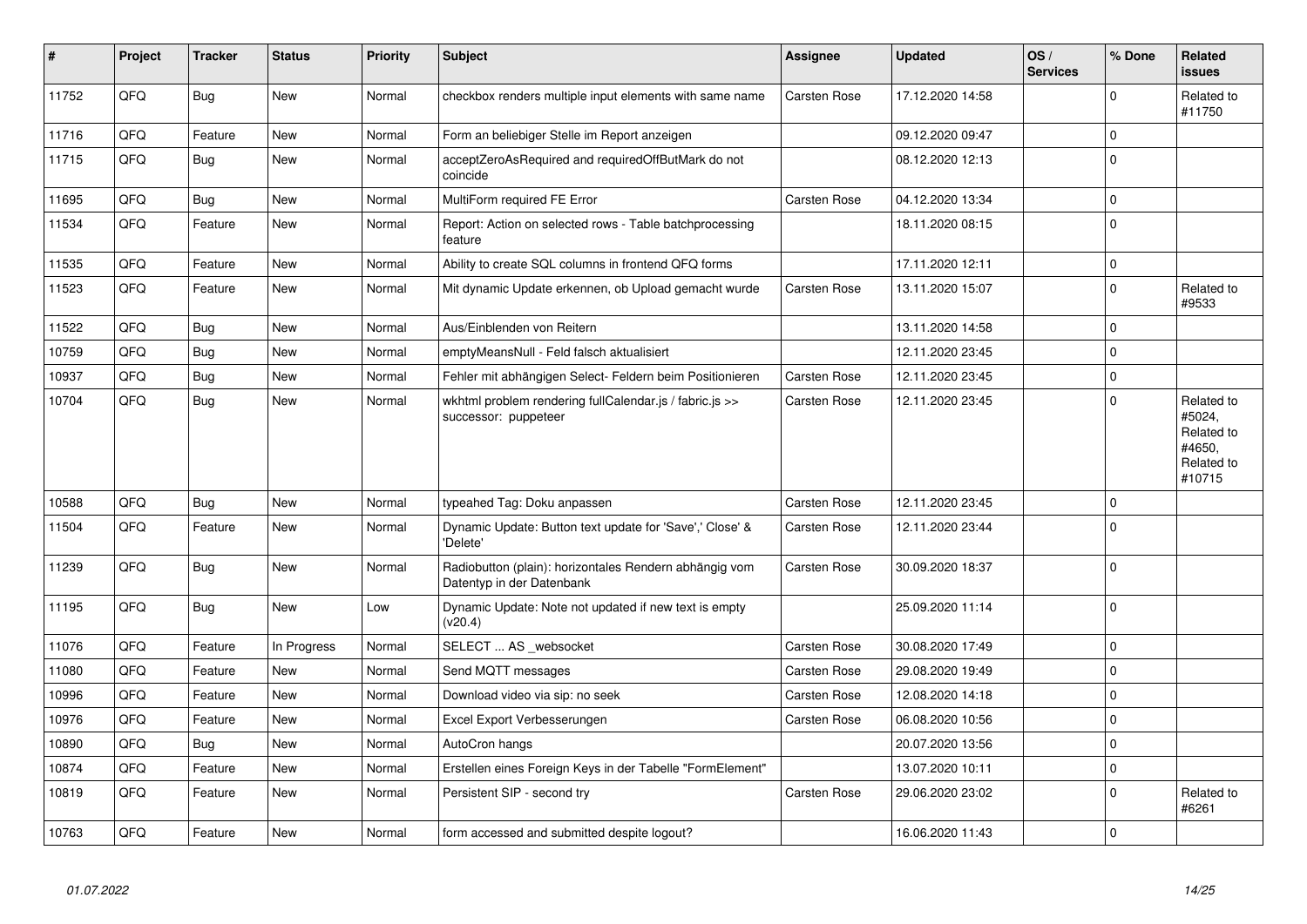| #     | Project | <b>Tracker</b> | <b>Status</b>     | <b>Priority</b> | <b>Subject</b>                                                                                     | Assignee            | <b>Updated</b>   | OS/<br><b>Services</b> | % Done              | <b>Related</b><br><b>issues</b>                                      |
|-------|---------|----------------|-------------------|-----------------|----------------------------------------------------------------------------------------------------|---------------------|------------------|------------------------|---------------------|----------------------------------------------------------------------|
| 3432  | QFQ     | Feature        | <b>New</b>        | Normal          | subrecord: dynamicUpdate                                                                           | <b>Carsten Rose</b> | 11.06.2020 21:10 |                        | $\Omega$            | Related to<br>#5691                                                  |
| 10738 | QFQ     | Feature        | Some day<br>maybe | Normal          | CORS headers for external API requests                                                             |                     | 10.06.2020 14:00 |                        | $\Omega$            |                                                                      |
| 10005 | QFQ     | Feature        | Priorize          | Normal          | Report / special column name:  AS _calendar                                                        | Carsten Rose        | 03.06.2020 17:28 |                        | $\mathbf 0$         |                                                                      |
| 10658 | QFQ     | Bug            | New               | Normal          | processReadOnly broken                                                                             | <b>Carsten Rose</b> | 27.05.2020 17:55 |                        | $\mathbf 0$         |                                                                      |
| 5345  | QFQ     | Feature        | <b>New</b>        | Normal          | Report: UPDATE / INSERT / DELETE statements should<br>trigger subqueries, depending on the result. | <b>Carsten Rose</b> | 27.05.2020 16:11 |                        | $\Omega$            |                                                                      |
| 10593 | QFQ     | Feature        | <b>New</b>        | Normal          | label2: text behind input element                                                                  | <b>Carsten Rose</b> | 16.05.2020 10:57 |                        | $\mathsf{O}\xspace$ |                                                                      |
| 5559  | QFQ     | Bug            | <b>New</b>        | Normal          | FE.type = Upload: 'accept' might contain variables                                                 | <b>Carsten Rose</b> | 11.05.2020 21:23 |                        | $\Omega$            |                                                                      |
| 10443 | QFQ     | Feature        | In Progress       | Normal          | Konzept_api / _live                                                                                | Carsten Rose        | 07.05.2020 09:39 |                        | $\mathbf 0$         |                                                                      |
| 10384 | QFQ     | Feature        | <b>New</b>        | Normal          | Parameter Exchange QFQ Instances                                                                   |                     | 07.05.2020 09:38 |                        | $\mathbf 0$         |                                                                      |
| 10322 | QFQ     | Bug            | New               | Normal          | FormElement / Radio: missing column 'enum' >> FE not<br>reported                                   | <b>Carsten Rose</b> | 07.05.2020 09:37 |                        | $\mathbf 0$         |                                                                      |
| 10124 | QFQ     | Feature        | Feedback          | Normal          | qfq AAI-Login                                                                                      | Karin Niffeler      | 07.05.2020 09:36 |                        | $\mathbf 0$         |                                                                      |
| 10119 | QFQ     | Feature        | New               | Normal          | Dropdown (selectlist) & Type Ahead: format and catagorize<br>list                                  | <b>Carsten Rose</b> | 07.05.2020 09:36 |                        | $\overline{0}$      |                                                                      |
| 10082 | QFQ     | Bug            | New               | Normal          | FE.type=SELECT - 'sanatize' Class                                                                  | Carsten Rose        | 07.05.2020 09:36 |                        | $\mathbf 0$         | Related to<br>#10081                                                 |
| 4050  | QFQ     | Feature        | <b>New</b>        | Normal          | sql.log: 1) FormElement ID which causes a specific action,<br>2) Result in the same row.           | Carsten Rose        | 15.04.2020 11:35 |                        | $\Omega$            | Related to<br>#5458                                                  |
| 10324 | QFQ     | Bug            | <b>New</b>        | Normal          | Excel Export mit Template funktioniert nur, wenn Template<br>vor uid kommt                         |                     | 30.03.2020 11:20 |                        | $\mathbf 0$         | Related to<br>#10257                                                 |
| 10003 | QFQ     | Feature        | Priorize          | Normal          | fieldset: stronger visualize group                                                                 | Benjamin Baer       | 12.02.2020 08:13 |                        | $\mathsf{O}\xspace$ |                                                                      |
| 10015 | QFQ     | Feature        | Priorize          | Normal          | Monospace in Textarea                                                                              | Carsten Rose        | 03.02.2020 13:40 |                        | $\mathbf 0$         |                                                                      |
| 9811  | QFQ     | Feature        | New               | Normal          | Report: tag every n'th row                                                                         | Carsten Rose        | 01.02.2020 23:22 |                        | $\Omega$            |                                                                      |
| 9783  | QFQ     | Bug            | New               | Normal          | Email with special characters                                                                      | Carsten Rose        | 01.02.2020 23:22 |                        | 0                   |                                                                      |
| 9781  | QFQ     | Feature        | <b>New</b>        | Normal          | Button: CSS class to make buttons smaller                                                          | Carsten Rose        | 01.02.2020 23:22 |                        | $\Omega$            |                                                                      |
| 9707  | QFQ     | Feature        | New               | Normal          | SIP security: encode pageld and check pageld on decode                                             | Carsten Rose        | 01.02.2020 23:22 |                        | $\pmb{0}$           |                                                                      |
| 9706  | QFQ     | Feature        | <b>New</b>        | Normal          | Multi File Upload (hidden template group)                                                          | Carsten Rose        | 01.02.2020 23:22 |                        | $\Omega$            | Related to<br>#7521,<br>Related to<br>#5562.<br>Related to<br>#13330 |
| 9537  | QFQ     | Feature        | New               | Normal          | FormEditor: Edit fieldset in FrontEnd                                                              | <b>Carsten Rose</b> | 01.02.2020 23:22 |                        | $\mathbf 0$         |                                                                      |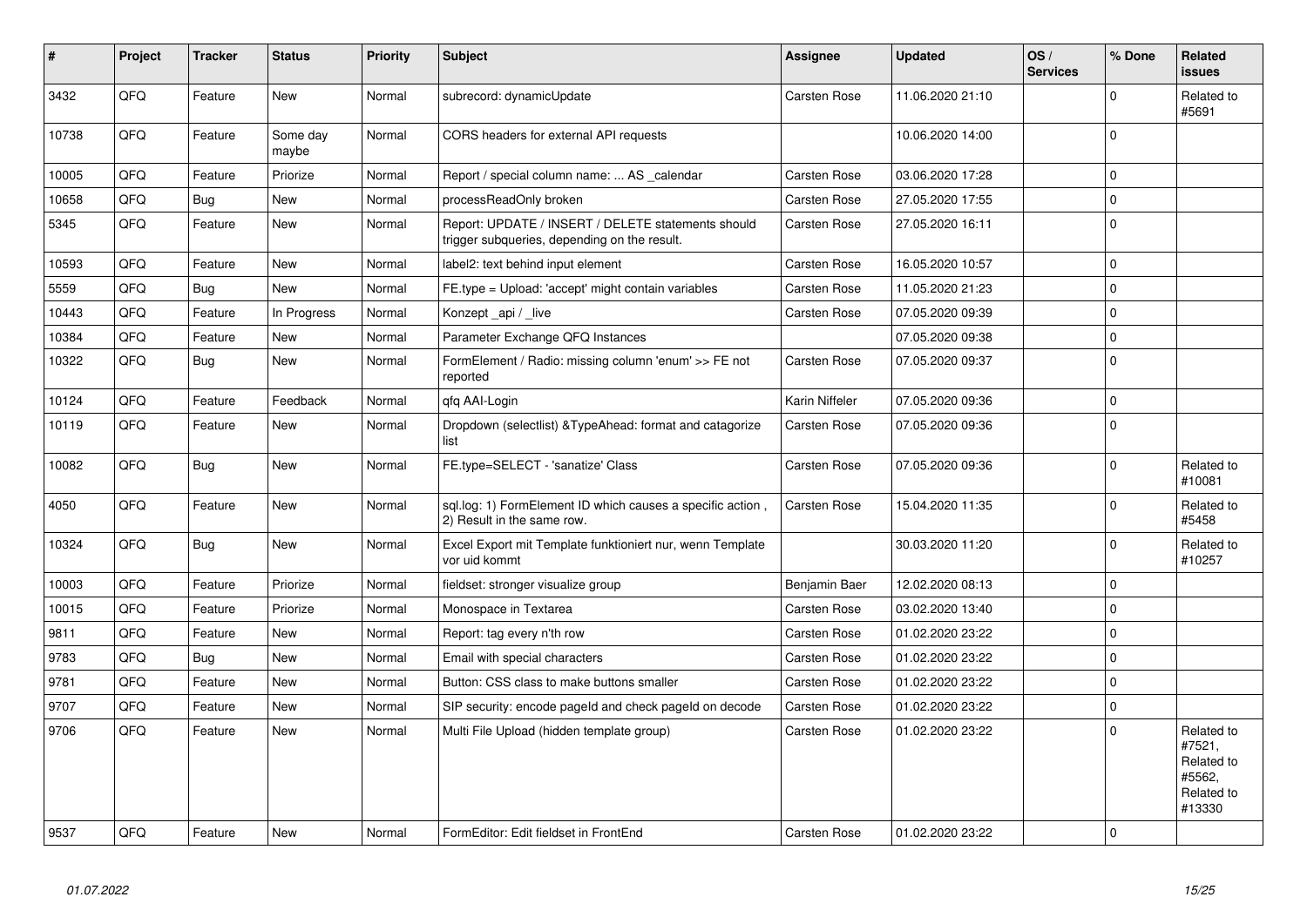| #    | Project | <b>Tracker</b> | <b>Status</b>     | <b>Priority</b> | <b>Subject</b>                                                                                         | <b>Assignee</b>     | <b>Updated</b>   | OS/<br><b>Services</b> | % Done      | Related<br><b>issues</b> |
|------|---------|----------------|-------------------|-----------------|--------------------------------------------------------------------------------------------------------|---------------------|------------------|------------------------|-------------|--------------------------|
| 9533 | QFQ     | Bug            | <b>New</b>        | Normal          | FE.type=upload: Check in 'beforeSave' if upload is given                                               | Carsten Rose        | 01.02.2020 23:22 |                        | 0           | Related to<br>#11523     |
| 9352 | QFQ     | Feature        | New               | Normal          | FE 'Native' fire slaveld, sqlAfter, sqlIns                                                             | <b>Carsten Rose</b> | 01.02.2020 23:22 |                        | 0           |                          |
| 9317 | QFQ     | Bug            | <b>New</b>        | Normal          | FE.type=note: with dynamic show/hidden an empty label<br>causes trouble                                | Carsten Rose        | 01.02.2020 23:22 |                        | 0           |                          |
| 9208 | QFQ     | Feature        | <b>New</b>        | Normal          | Manage 'recent' records                                                                                | Carsten Rose        | 01.02.2020 23:22 |                        | 0           |                          |
| 9177 | QFQ     | Bug            | <b>New</b>        | Normal          | Bug? QFQ tries to save an action FE, which has real<br>existing column name                            | Carsten Rose        | 01.02.2020 23:22 |                        | 0           |                          |
| 9136 | QFQ     | Feature        | <b>New</b>        | Normal          | Create ZIP files with dynamic PDFs                                                                     | <b>Carsten Rose</b> | 01.02.2020 23:22 |                        | 0           |                          |
| 9130 | QFQ     | Feature        | Some day<br>maybe | Normal          | tablesorter: Automatic Row numbering / Zeilenummer                                                     | Benjamin Baer       | 01.02.2020 23:22 |                        | 0           |                          |
| 9129 | QFQ     | Feature        | <b>New</b>        | Normal          | sqlValidate: Message as notification, not as error                                                     | Carsten Rose        | 01.02.2020 23:22 |                        | 0           | Related to<br>#9128      |
| 9128 | QFQ     | Feature        | New               | Normal          | Error Message: not replaced variables- a) replace back to<br>'{{', b) underline                        | <b>Carsten Rose</b> | 01.02.2020 23:22 |                        | 0           | Related to<br>#9129      |
| 9127 | QFQ     | Bug            | <b>New</b>        | Normal          | Error Message: change 'roll over' color - text not readable                                            | Carsten Rose        | 01.02.2020 23:22 |                        | 0           |                          |
| 8975 | QFQ     | Feature        | New               | Normal          | Report Notation: 2.0                                                                                   | Carsten Rose        | 01.02.2020 23:22 |                        | 0           | Related to<br>#8963      |
| 8806 | QFQ     | Feature        | <b>New</b>        | Normal          | SQL Function nl2br                                                                                     | Carsten Rose        | 01.02.2020 23:22 |                        | 0           |                          |
| 8719 | QFQ     | Feature        | <b>New</b>        | Normal          | extraButtonLock: add support for 0/1                                                                   | Carsten Rose        | 01.02.2020 23:22 |                        | 0           |                          |
| 8336 | QFQ     | Feature        | New               | Normal          | Form > modified > Close New: a) Optional disable popup, b)<br>custom text, c) mode on save: close stay | Carsten Rose        | 01.02.2020 23:22 |                        | 0           | Related to<br>#8335      |
| 8089 | QFQ     | Feature        | <b>New</b>        | Normal          | Copy/Paste for FormElements                                                                            | Carsten Rose        | 01.02.2020 23:22 |                        | 0           |                          |
| 8049 | QFQ     | Bug            | <b>New</b>        | Normal          | FE.type=note, column 'value': text moves some pixel to top<br>after save                               | Carsten Rose        | 01.02.2020 23:22 |                        | $\Omega$    |                          |
| 7924 | QFQ     | Feature        | <b>New</b>        | Normal          | Radio/Checkbox with Tooltip                                                                            | <b>Carsten Rose</b> | 01.02.2020 23:22 |                        | 0           |                          |
| 7730 | QFQ     | Feature        | Priorize          | Normal          | SELECT Box: title in between                                                                           | Benjamin Baer       | 01.02.2020 23:22 |                        | 0           |                          |
| 7812 | QFQ     | Feature        | New               | Normal          | FE 'Subrecord' - new option 'subrecordShowFilter',<br>'subrecordPaging'                                | Carsten Rose        | 01.02.2020 23:22 |                        | 0           |                          |
| 7795 | QFQ     | Bug            | New               | Normal          | Readonly Form: Typeahead-Felder                                                                        | Carsten Rose        | 01.02.2020 23:22 |                        | $\mathbf 0$ | Related to<br>#10640     |
| 7685 | QFQ     | <b>Bug</b>     | New               | Normal          | Open FormElement from QFQ error message and save<br>modified record: error about missing {{formId:F}}  | Carsten Rose        | 01.02.2020 23:22 |                        | 0           |                          |
| 7547 | QFQ     | Bug            | New               | Normal          | Error Message in afterSave: wrong parameter column<br>reported                                         | Carsten Rose        | 01.02.2020 23:22 |                        | $\mathbf 0$ |                          |
| 7524 | QFQ     | Bug            | New               | Normal          | QFQ throws a 'General Error' if 'fileadmin/protected/log/' is<br>not writeable                         | Carsten Rose        | 01.02.2020 23:22 |                        | 0           |                          |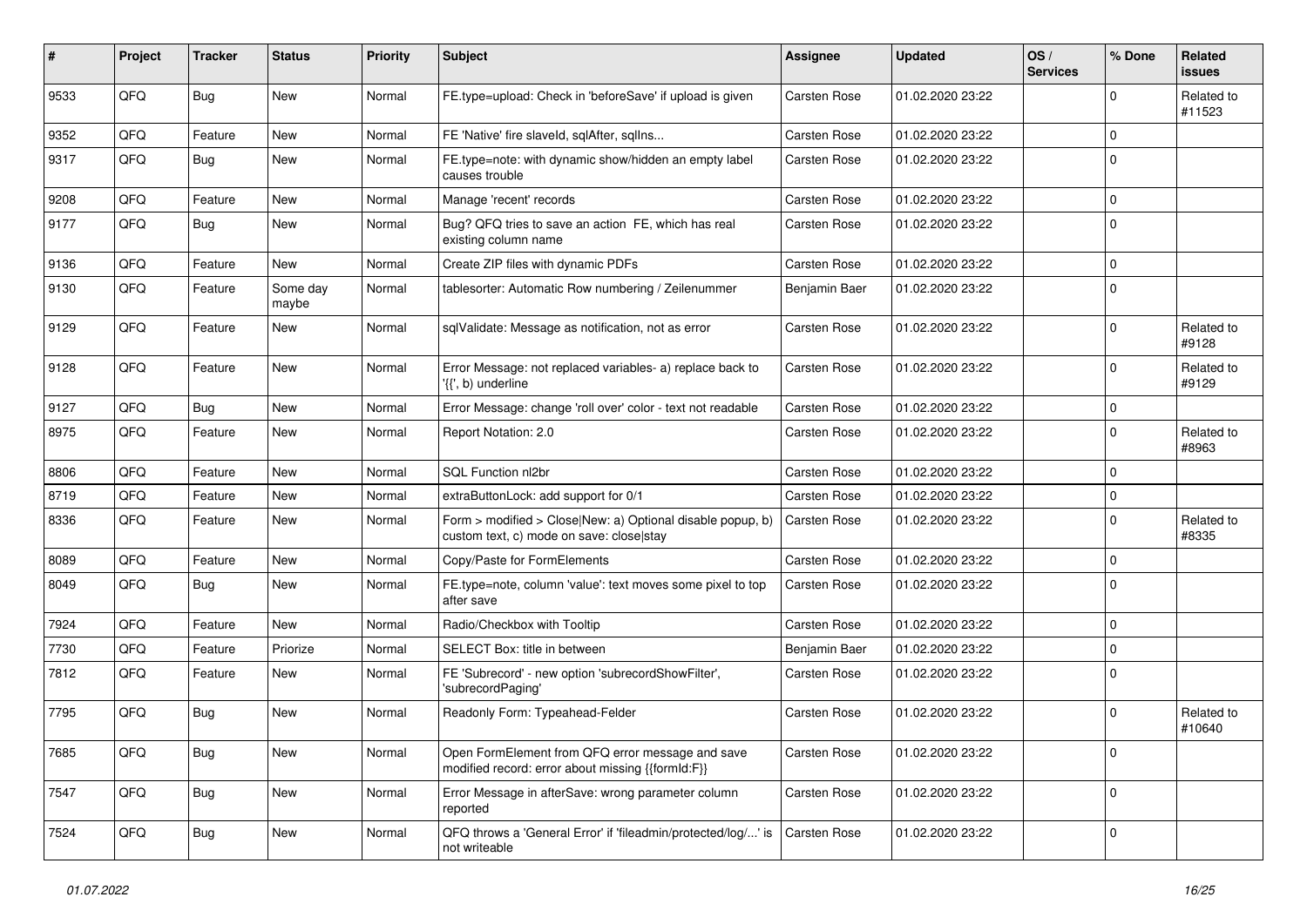| #    | Project | <b>Tracker</b> | <b>Status</b>     | <b>Priority</b> | <b>Subject</b>                                                         | Assignee            | <b>Updated</b>   | OS/<br><b>Services</b> | % Done              | Related<br><b>issues</b> |
|------|---------|----------------|-------------------|-----------------|------------------------------------------------------------------------|---------------------|------------------|------------------------|---------------------|--------------------------|
| 7520 | QFQ     | Feature        | <b>New</b>        | Normal          | QR Code:  AS _qr ( AS _link)                                           | Carsten Rose        | 01.02.2020 23:22 |                        | $\Omega$            |                          |
| 7519 | QFQ     | Feature        | New               | Normal          | Select: Multi                                                          | Carsten Rose        | 01.02.2020 23:22 |                        | $\mathbf 0$         |                          |
| 7513 | QFQ     | <b>Bug</b>     | New               | Normal          | Radios not correct aligned                                             | Carsten Rose        | 01.02.2020 23:22 |                        | $\mathbf 0$         |                          |
| 7512 | QFQ     | Bug            | <b>New</b>        | Normal          | FE: inputType=number >> 'pattern' is not respected                     | Carsten Rose        | 01.02.2020 23:22 |                        | $\mathbf 0$         |                          |
| 7109 | QFQ     | Feature        | <b>New</b>        | Normal          | Dynamic Updates: row/element hide                                      | Carsten Rose        | 01.02.2020 23:22 |                        | $\mathbf 0$         | Has duplicate<br>#4081   |
| 7002 | QFQ     | Bug            | New               | Normal          | Dynamic Update: row does not disappear / appear                        | <b>Carsten Rose</b> | 01.02.2020 23:22 |                        | $\mathbf 0$         |                          |
| 6250 | QFQ     | Feature        | In Progress       | Normal          | Enhance layout: a) Subrecord, b) Subrecord-Title                       | Carsten Rose        | 01.02.2020 23:22 |                        | $\Omega$            | Related to<br>#5391      |
| 4082 | QFQ     | Feature        | <b>New</b>        | Normal          | Dynamic Update: modeSql - useful default                               | Carsten Rose        | 01.02.2020 23:22 |                        | $\mathbf 0$         |                          |
| 9602 | QFQ     | Feature        | New               | Normal          | Form definition as JSON                                                | Carsten Rose        | 01.02.2020 23:21 |                        | $\mathbf 0$         | Related to<br>#9600      |
| 7683 | QFQ     | Feature        | <b>New</b>        | Normal          | Special column names in '{{ SELECT  AS _link }}' should<br>be detected | Carsten Rose        | 01.02.2020 23:21 |                        | $\overline{0}$      |                          |
| 7681 | QFQ     | Feature        | <b>New</b>        | Normal          | Optional switch off 'check for modified record'                        | <b>Carsten Rose</b> | 01.02.2020 23:21 |                        | $\mathbf 0$         |                          |
| 7574 | QFQ     | Bug            | <b>New</b>        | Normal          | Substitute error: form element not reported / dont parse<br>Form.note  | Carsten Rose        | 01.02.2020 23:21 |                        | $\Omega$            |                          |
| 7521 | QFQ     | Feature        | <b>New</b>        | Normal          | TemplateGroup: fe.type=upload                                          | Carsten Rose        | 01.02.2020 23:21 |                        | $\mathbf 0$         | Related to<br>#9706      |
| 7481 | QFQ     | Feature        | <b>New</b>        | Normal          | Detect 'BaseUrl' automatically                                         | Carsten Rose        | 01.02.2020 23:21 |                        | $\mathbf 0$         |                          |
| 7342 | QFQ     | Feature        | <b>New</b>        | Normal          | add content = hide this                                                | Carsten Rose        | 01.02.2020 23:21 |                        | $\mathbf 0$         |                          |
| 7280 | QFQ     | Feature        | <b>New</b>        | Normal          | recently used table                                                    | <b>Carsten Rose</b> | 01.02.2020 23:21 |                        | $\mathbf 0$         |                          |
| 7261 | QFQ     | Bug            | <b>New</b>        | Normal          | Report pathFilename for user without path, only the filename           | Carsten Rose        | 01.02.2020 23:21 |                        | $\mathbf 0$         |                          |
| 7239 | QFQ     | Feature        | <b>New</b>        | Normal          | TinyMCE: html tag whitelist                                            | Carsten Rose        | 01.02.2020 23:21 |                        | $\Omega$            | Related to<br>#14320     |
| 7219 | QFQ     | <b>Bug</b>     | <b>New</b>        | Normal          | typeSheadSql / typeAheadSqlPrefetch: change to curly<br>braces         | Carsten Rose        | 01.02.2020 23:21 |                        | $\mathbf 0$         |                          |
| 7175 | QFQ     | Feature        | <b>New</b>        | Normal          | Upload: md5 hash as filename                                           | Carsten Rose        | 01.02.2020 23:21 |                        | 0                   |                          |
| 6972 | QFQ     | Feature        | Some day<br>maybe | Normal          | Fabric Clipboard / cross browser tab                                   | Benjamin Baer       | 01.02.2020 23:21 |                        | $\mathbf 0$         |                          |
| 6970 | QFQ     | Feature        | Some day<br>maybe | Normal          | tablesorter: default fuer 'sortReset' aendern von 'Ctrl' zu 'Alt'      | Benjamin Baer       | 01.02.2020 23:21 |                        | $\mathbf 0$         |                          |
| 7119 | QFQ     | Feature        | New               | Normal          | Upload: scaleDownWidth, scaleDownHeight                                | Carsten Rose        | 01.02.2020 23:21 |                        | $\mathbf 0$         |                          |
| 7102 | QFQ     | Feature        | <b>New</b>        | Normal          | Comment sign in report: '#' and '--'                                   | Carsten Rose        | 01.02.2020 23:21 |                        | 0                   |                          |
| 7099 | QFQ     | Feature        | <b>New</b>        | Normal          | Redesign FormEditor                                                    | Carsten Rose        | 01.02.2020 23:21 |                        | $\mathsf{O}\xspace$ |                          |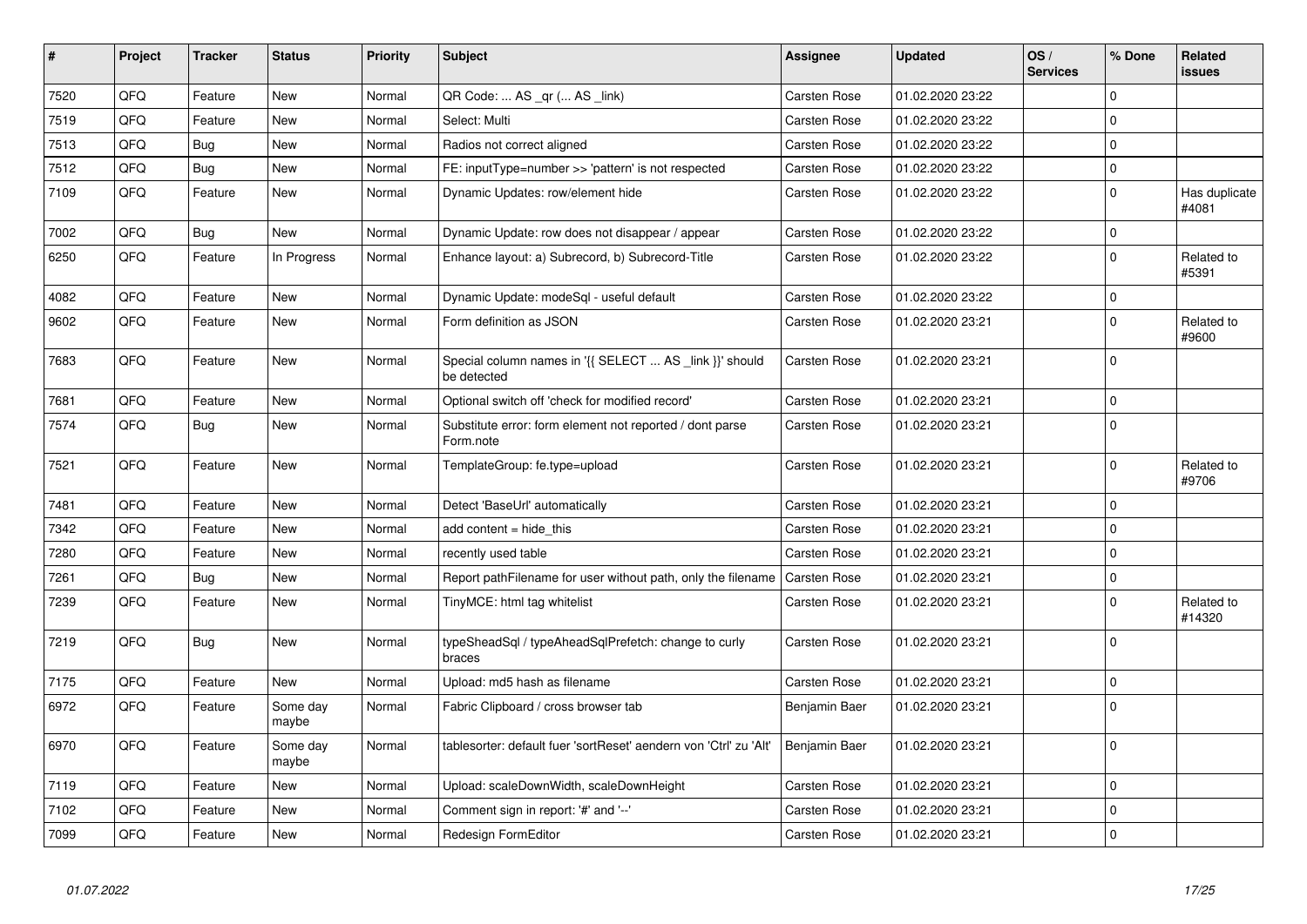| $\pmb{\sharp}$ | Project | <b>Tracker</b> | <b>Status</b>     | <b>Priority</b> | <b>Subject</b>                                                                                                             | Assignee            | <b>Updated</b>   | OS/<br><b>Services</b> | % Done         | Related<br><b>issues</b>                    |
|----------------|---------|----------------|-------------------|-----------------|----------------------------------------------------------------------------------------------------------------------------|---------------------|------------------|------------------------|----------------|---------------------------------------------|
| 7014           | QFQ     | Bug            | <b>New</b>        | Normal          | Sending invalid emails succeeds when<br>debug.redirectAllMailTo is set                                                     | Carsten Rose        | 01.02.2020 23:21 |                        | 0              |                                             |
| 6912           | QFQ     | Bug            | New               | Normal          | error Message Var 'deadline' already set in SIP - in Form<br>with FE.value={{deadline:R:::{{deadlinePeriod:Y}}}}           | Carsten Rose        | 01.02.2020 23:21 |                        | $\Omega$       |                                             |
| 6855           | QFQ     | Feature        | New               | Normal          | With {{feUser:U}}!={{feUser:T}}: Save / Delete: only possible<br>with {{feUserSave:U}}='yes' and '{{feUserDelete:U}}='yes' | <b>Carsten Rose</b> | 01.02.2020 23:21 |                        | $\Omega$       |                                             |
| 6765           | OFO     | Feature        | <b>New</b>        | Normal          | Moeglichkeit via QFQ eigene Logs zu schreiben                                                                              | Carsten Rose        | 01.02.2020 23:21 |                        | 0              |                                             |
| 6677           | QFQ     | Bug            | <b>New</b>        | Normal          | Error message FE Action Element: no/wrong FE reference<br>who cause the problem.                                           | Carsten Rose        | 01.02.2020 23:21 |                        | 0              |                                             |
| 6594           | QFQ.    | Feature        | <b>New</b>        | Normal          | Excel: on download, check if there is a valid sip                                                                          | Carsten Rose        | 01.02.2020 23:21 |                        | <sup>0</sup>   |                                             |
| 6483           | QFQ     | <b>Bug</b>     | New               | Normal          | R Store funktioniert nicht bei 'Report Notation' im FE                                                                     | Carsten Rose        | 01.02.2020 23:21 |                        | $\overline{0}$ |                                             |
| 6462           | QFQ     | <b>Bug</b>     | New               | Normal          | File Upload: Nutzlose Fehlermeldung wenn Datei zu gross                                                                    | Carsten Rose        | 01.02.2020 23:21 |                        | 0              | Related to<br>#6139                         |
| 6437           | QFQ     | Feature        | New               | Normal          | Neuer Mode Button bei FormElementen                                                                                        | Carsten Rose        | 01.02.2020 23:21 |                        | 0              | Related to<br>#9668,<br>Blocked by<br>#9678 |
| 6292           | QFQ     | Feature        | <b>New</b>        | Normal          | Download: File speichern mit Hash aber original Filename in<br>der Datenbank vermerken fuer Downloads                      | <b>Carsten Rose</b> | 01.02.2020 23:21 |                        | 0              |                                             |
| 6289           | QFQ     | Feature        | <b>New</b>        | Normal          | Form: Loa                                                                                                                  | Carsten Rose        | 01.02.2020 23:21 |                        | $\mathbf 0$    |                                             |
| 5576           | QFQ     | Bug            | <b>New</b>        | Normal          | Using MySQL 'DROP' requires privilege - wich is not really<br>necessary.                                                   | Carsten Rose        | 01.02.2020 23:21 |                        | $\Omega$       |                                             |
| 5131           | QFQ     | Feature        | <b>New</b>        | Normal          | Activate Spin Gear ('wait/busy' indicator) via LINK attribute                                                              | Carsten Rose        | 01.02.2020 23:21 |                        | $\mathbf 0$    |                                             |
| 4250           | QFQ     | Feature        | <b>New</b>        | Normal          | AutoCron in QFQ via PHP                                                                                                    | Carsten Rose        | 01.02.2020 23:21 |                        | $\Omega$       | Related to<br>#3292.<br>Related to<br>#3291 |
| 3547           | QFQ     | Bug            | <b>New</b>        | Normal          | FE of type 'note' causes writing of empty fields.                                                                          | <b>Carsten Rose</b> | 01.02.2020 23:21 |                        | 0              |                                             |
| 3504           | QFQ     | Feature        | <b>New</b>        | Normal          | Logging: welche Action FEs werden wann wie ausgefuehrt                                                                     | Carsten Rose        | 01.02.2020 23:21 |                        | 0              | Related to<br>#5458,<br>Related to<br>#4092 |
| 5892           | QFQ     | Feature        | Some day<br>maybe | Normal          | QFQ should use T3 API to manipulate FE GROUP<br>membership                                                                 |                     | 01.02.2020 23:20 |                        | $\Omega$       |                                             |
| 5452           | QFQ     | Feature        | Some day<br>maybe | Normal          | Thumbnails from PDF: bad quality                                                                                           |                     | 01.02.2020 23:20 |                        | 0              |                                             |
| 4719           | QFQ     | Feature        | Some day<br>maybe | Normal          | Custom Message in Client in case of 'Browser tab close,<br>modification will be lost'                                      |                     | 01.02.2020 23:20 |                        | 0              |                                             |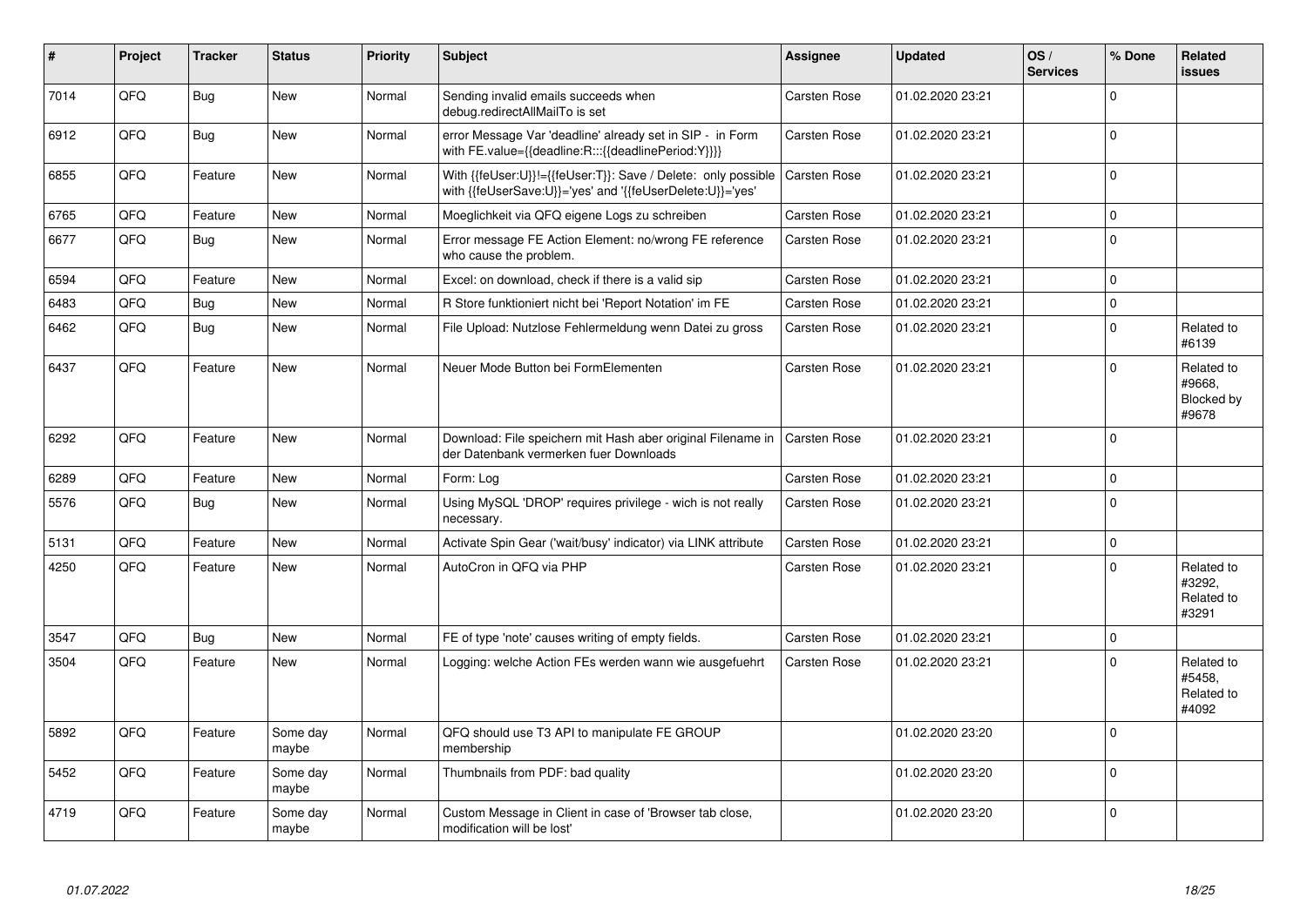| #    | Project | <b>Tracker</b> | <b>Status</b>     | <b>Priority</b> | <b>Subject</b>                                                                                                                                                | Assignee            | <b>Updated</b>   | OS/<br><b>Services</b> | % Done      | Related<br><b>issues</b>                       |
|------|---------|----------------|-------------------|-----------------|---------------------------------------------------------------------------------------------------------------------------------------------------------------|---------------------|------------------|------------------------|-------------|------------------------------------------------|
| 5480 | QFQ     | Feature        | Some day<br>maybe | Normal          | QFQ: Dokumentation mit Screenshots versehen                                                                                                                   | Carsten Rose        | 01.02.2020 23:20 |                        | $\mathbf 0$ | Related to<br>#9879                            |
| 4771 | QFQ     | Bug            | Some day<br>maybe | Normal          | qfq: select-down-values empty after save (edit-form for<br>program administrators)                                                                            | <b>Carsten Rose</b> | 01.02.2020 23:20 |                        | $\mathbf 0$ | Related to<br>#4549, Has<br>duplicate<br>#4282 |
| 4640 | QFQ     | Feature        | Some day<br>maybe | Normal          | Rename System Forms                                                                                                                                           |                     | 01.02.2020 23:20 |                        | $\mathbf 0$ |                                                |
| 4627 | QFQ     | Feature        | Some day<br>maybe | Normal          | dbupdate: all tables - check 'create', 'modified' if it is possible<br>to change to default 'CURRENT TIMESTAMP' and modified<br>'ON UPDATE CURRENT_TIMESTAMP' |                     | 01.02.2020 23:20 |                        | $\mathbf 0$ |                                                |
| 4626 | QFQ     | Feature        | Some day<br>maybe | Normal          | Mobile View: 'classBody=qfq-form-right' makes no sense                                                                                                        |                     | 01.02.2020 23:20 |                        | $\mathbf 0$ |                                                |
| 4551 | QFQ     | Feature        | Some day<br>maybe | Normal          | Set 'pills' via dynamicUpdate to show/hide/disabled                                                                                                           |                     | 01.02.2020 23:20 |                        | $\mathbf 0$ | Related to<br>#3752                            |
| 4546 | QFQ     | <b>Bug</b>     | Some day<br>maybe | Normal          | NH: SIP storage is destroyed                                                                                                                                  |                     | 01.02.2020 23:20 |                        | $\mathbf 0$ |                                                |
| 4536 | QFQ     | Feature        | Some day<br>maybe | Normal          | FE upload: problem with delete if mutliple uploads an<br>FE.name="                                                                                            |                     | 01.02.2020 23:20 |                        | $\mathbf 0$ |                                                |
| 4446 | QFQ     | Feature        | Some day<br>maybe | Normal          | New FE get same feldContainerId as last modifed FE                                                                                                            |                     | 01.02.2020 23:20 |                        | $\mathbf 0$ |                                                |
| 4659 | QFQ     | Bug            | Some day<br>maybe | Normal          | infoButtonExtra                                                                                                                                               | Carsten Rose        | 01.02.2020 23:20 |                        | $\mathbf 0$ |                                                |
| 4650 | QFQ     | Feature        | Some day<br>maybe | Normal          | Convert html to doc/rtf                                                                                                                                       | <b>Carsten Rose</b> | 01.02.2020 23:20 |                        | $\mathbf 0$ | Related to<br>#10704                           |
| 4549 | QFQ     | Bug            | Some day<br>maybe | Normal          | TemplateGroups: FE.type SELECT loose selected value<br>after save                                                                                             | <b>Carsten Rose</b> | 01.02.2020 23:20 |                        | $\mathbf 0$ | Related to<br>#4548,<br>Related to<br>#4771    |
| 4443 | QFQ     | Feature        | Some day<br>maybe | Normal          | Form: multiple secondary tables                                                                                                                               |                     | 01.02.2020 23:20 |                        | $\mathbf 0$ |                                                |
| 4365 | QFQ     | Feature        | Some day<br>maybe | Normal          | Multi Language: new way of config                                                                                                                             | <b>Carsten Rose</b> | 01.02.2020 23:20 |                        | 0           |                                                |
| 4343 | QFQ     | Feature        | Some day<br>maybe | Normal          | Link: Classifier to add 'attributes'                                                                                                                          | <b>Carsten Rose</b> | 01.02.2020 23:20 |                        | 0           | Related to<br>#14077                           |
| 7402 | QFO     | <b>Bug</b>     | Some day<br>maybe | Normal          | thumbnail cache: outdated picture when permission denied<br>and permission resolved.                                                                          |                     | 01.02.2020 23:20 |                        | $\mathbf 0$ |                                                |
| 7101 | QFQ     | <b>Bug</b>     | Some day<br>maybe | Normal          | 'form' in SIP and 'report' - breaks                                                                                                                           |                     | 01.02.2020 23:20 |                        | $\mathbf 0$ |                                                |
| 5851 | QFO     | Feature        | Some day<br>maybe | Normal          | Queue System implementieren: MQTT, RabbitMQ                                                                                                                   |                     | 01.02.2020 23:20 |                        | 0           | Related to<br>#5715                            |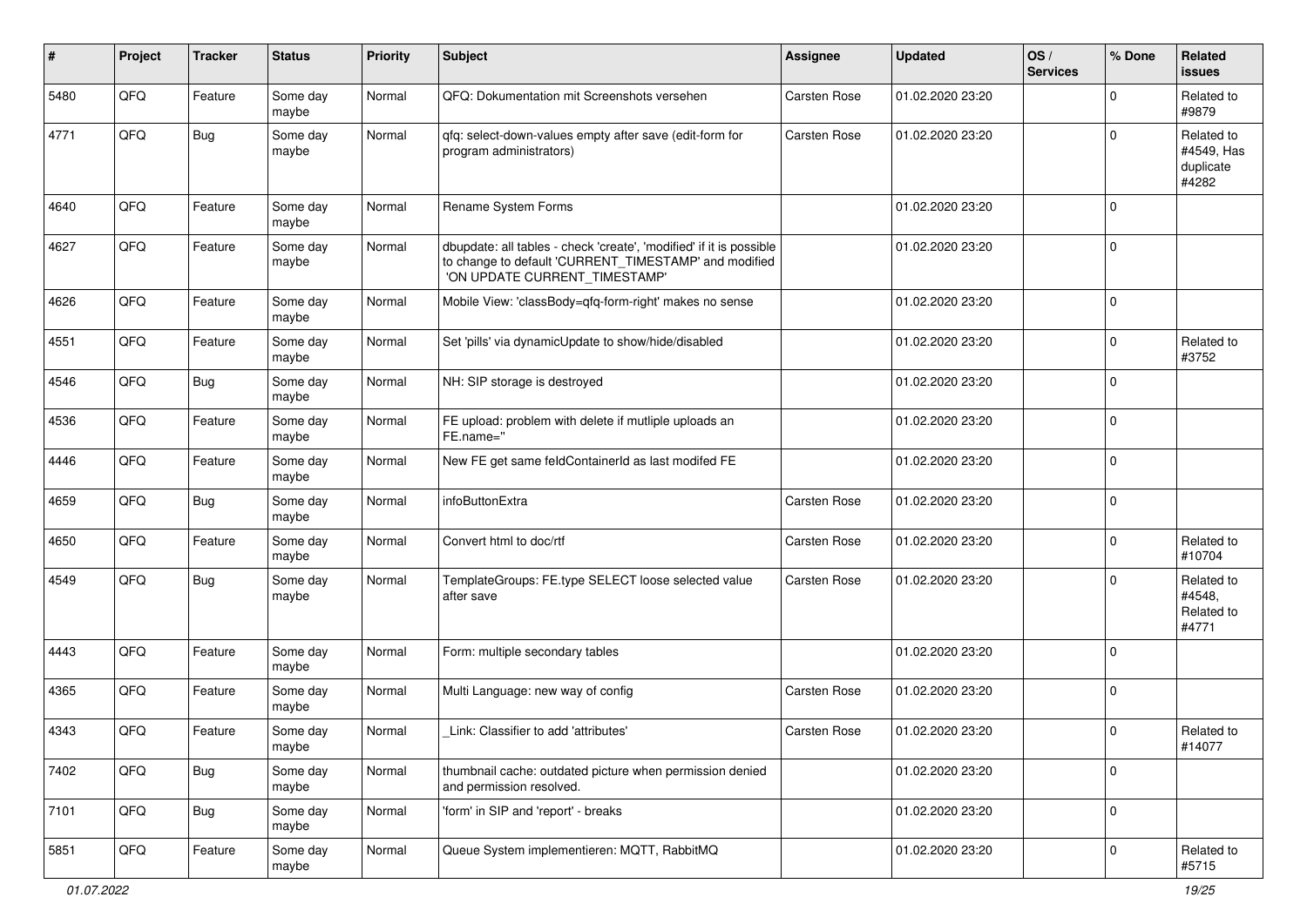| $\sharp$ | Project | <b>Tracker</b> | <b>Status</b>     | <b>Priority</b> | <b>Subject</b>                                                                                                                                           | <b>Assignee</b> | <b>Updated</b>   | OS/<br><b>Services</b> | % Done      | Related<br>issues                           |
|----------|---------|----------------|-------------------|-----------------|----------------------------------------------------------------------------------------------------------------------------------------------------------|-----------------|------------------|------------------------|-------------|---------------------------------------------|
| 5850     | QFQ     | Feature        | Some day<br>maybe | Normal          | Deployment: In QFQ Doc best practice fuer zeitgemaesses<br>Deployment beschreiben                                                                        |                 | 01.02.2020 23:20 |                        | $\mathbf 0$ |                                             |
| 5665     | QFQ     | Feature        | Some day<br>maybe | Normal          | Versuch das '{{!' nicht mehr noetig ist.                                                                                                                 | Carsten Rose    | 01.02.2020 23:20 |                        | $\mathbf 0$ | Related to<br>#7432,<br>Related to<br>#7434 |
| 5455     | QFQ     | Feature        | Some day<br>maybe | Normal          | Mail Redirects grld abhaengig                                                                                                                            |                 | 01.02.2020 23:20 |                        | $\mathbf 0$ |                                             |
| 5342     | QFQ     | Feature        | Some day<br>maybe | Normal          | link - with HTML Attributes                                                                                                                              |                 | 01.02.2020 23:20 |                        | $\mathbf 0$ | Related to<br>#14077                        |
| 4816     | QFQ     | Feature        | Some day<br>maybe | Normal          | Templates for QFQ Reports (Tables, Radios, )                                                                                                             |                 | 01.02.2020 23:20 |                        | 0           |                                             |
| 5024     | QFQ     | Feature        | Some day<br>maybe | Normal          | Fabric: Generate PDF with edits                                                                                                                          | Benjamin Baer   | 01.02.2020 23:20 |                        | $\mathbf 0$ | Related to<br>#10704                        |
| 5428     | QFQ     | Feature        | Some day<br>maybe | Normal          | secure thumbnail: late render on access.                                                                                                                 | Carsten Rose    | 01.02.2020 23:20 |                        | $\mathbf 0$ |                                             |
| 4757     | QFQ     | Feature        | Some day<br>maybe | Normal          | Test subrecord: download links ok? Links ok?                                                                                                             | Carsten Rose    | 01.02.2020 23:20 |                        | $\mathbf 0$ |                                             |
| 4652     | QFQ     | Feature        | Some day<br>maybe | Normal          | UZH CD: Weiterleitung auf benutzerdefinierte 403/404 Seite                                                                                               | Carsten Rose    | 01.02.2020 23:20 |                        | $\mathbf 0$ |                                             |
| 4439     | QFQ     | Feature        | Some day<br>maybe | Normal          | Log: report all actions fired by an FE Element, incl. the<br>original directive (slaveld, sqllnsert, )                                                   |                 | 01.02.2020 23:20 |                        | $\mathbf 0$ | Related to<br>#4432,<br>Related to<br>#5458 |
| 4435     | QFQ     | Feature        | Some day<br>maybe | Normal          | Report: striptags - specify allowed tags                                                                                                                 |                 | 01.02.2020 23:20 |                        | $\mathbf 0$ |                                             |
| 4433     | QFQ     | Feature        | Some day<br>maybe | Normal          | Log when SIP will be destroyed by QFQ for any (security)<br>reason                                                                                       |                 | 01.02.2020 23:20 |                        | $\mathbf 0$ | Related to<br>#4432,<br>Related to<br>#5458 |
| 1234     | QFQ     | Feature        | Some day<br>maybe | Normal          | QF: Record numbering: Im Grid soll in Spalte 1 optional die<br>laufende Nummer der Records angezeigt werden.                                             |                 | 01.02.2020 23:20 |                        | $\mathbf 0$ |                                             |
| 955      | QFQ     | Feature        | Some day<br>maybe | Normal          | OF: Notizen vor/nach dem Form                                                                                                                            |                 | 01.02.2020 23:20 |                        | $\mathbf 0$ |                                             |
| 4454     | QFQ     | <b>Bug</b>     | Some day<br>maybe | Normal          | Required Elements: multiple elements in a row - whole row<br>marked if only one input is empty.                                                          | Benjamin Baer   | 01.02.2020 23:20 |                        | 0           |                                             |
| 4398     | QFQ     | <b>Bug</b>     | Some day<br>maybe | Normal          | Typeahead: mouse click in a prefilled input opens a single<br>item dropdown with the current value - click on it seems to<br>set the value, not the key. | Benjamin Baer   | 01.02.2020 23:20 |                        | $\mathbf 0$ | Related to<br>#4457                         |
| 4651     | QFQ     | <b>Bug</b>     | Some day<br>maybe | Normal          | "Loading document" Modal wird angezeigt bei uzhcd type=2<br>Ansicht                                                                                      | Carsten Rose    | 01.02.2020 23:20 |                        | $\mathbf 0$ |                                             |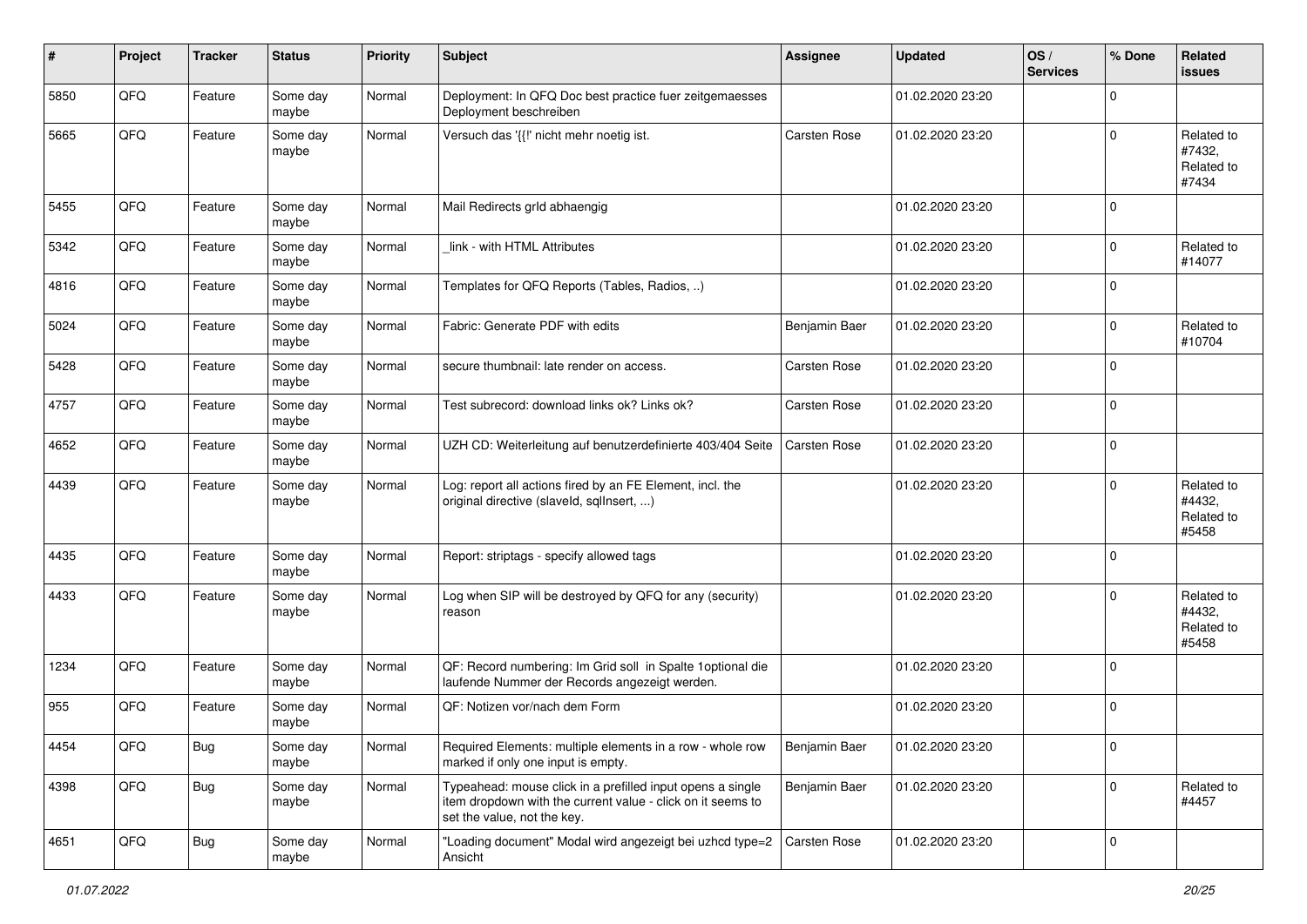| #    | Project | <b>Tracker</b> | <b>Status</b>     | <b>Priority</b> | <b>Subject</b>                                                                                                          | Assignee            | <b>Updated</b>   | OS/<br><b>Services</b> | % Done       | <b>Related</b><br><b>issues</b> |
|------|---------|----------------|-------------------|-----------------|-------------------------------------------------------------------------------------------------------------------------|---------------------|------------------|------------------------|--------------|---------------------------------|
| 4330 | QFQ     | Feature        | Some day<br>maybe | Normal          | Error Message: report missing {{ / }} in sqlUpdate, sqlInsert,<br>sqlDelete, sqlAfter, sqlBefore in FE action elements. | <b>Carsten Rose</b> | 01.02.2020 23:20 |                        | $\Omega$     |                                 |
| 4328 | QFQ     | Bug            | Some day<br>maybe | Normal          | Error Message: Show FE name/number on problems in FE                                                                    | Carsten Rose        | 01.02.2020 23:20 |                        | 0            |                                 |
| 8056 | QFQ     | Feature        | Some day<br>maybe | Normal          | Termin Organisation (Reservation)                                                                                       |                     | 01.02.2020 23:19 |                        | 0            | Related to<br>#8658             |
| 7921 | QFQ     | Feature        | Some day<br>maybe | Normal          | Rest API Export: URL kuerzer machen                                                                                     |                     | 01.02.2020 23:19 |                        | $\Omega$     |                                 |
| 7281 | QFQ     | Bug            | Some day<br>maybe | Normal          | Subrecords: on large screen separator line too short                                                                    |                     | 01.02.2020 23:19 |                        | $\mathbf 0$  |                                 |
| 7100 | QFQ     | Feature        | Some day<br>maybe | Normal          | Download: log access, max downloads, time limit                                                                         |                     | 01.02.2020 23:19 |                        | $\mathbf{0}$ |                                 |
| 6704 | QFQ     | Feature        | Some day<br>maybe | Normal          | Upload Mode: Bilder in Notizen rechts sollen aktuellen<br>Upload repräsentieren.                                        |                     | 01.02.2020 23:19 |                        | $\mathbf 0$  | Related to<br>#3264             |
| 6084 | QFQ     | Feature        | Some day<br>maybe | Normal          | New escape type: 'D' - convert date                                                                                     |                     | 01.02.2020 23:19 |                        | $\mathbf 0$  |                                 |
| 5923 | QFQ     | Feature        | Some day<br>maybe | Normal          | fillStoreSystemBySqlLate                                                                                                |                     | 01.02.2020 23:19 |                        | $\Omega$     |                                 |
| 5895 | QFQ     | Feature        | Some day<br>maybe | Normal          | Tutorial: List of all QFQ Features                                                                                      |                     | 01.02.2020 23:19 |                        | $\mathbf 0$  |                                 |
| 5893 | QFQ     | Feature        | Some day<br>maybe | Normal          | Edit on double-click                                                                                                    |                     | 01.02.2020 23:19 |                        | $\mathbf 0$  | Related to<br>#5894             |
| 5991 | QFQ     | Bug            | Some day<br>maybe | Normal          | URLs with ' ' or long parameter are problematic                                                                         | Carsten Rose        | 01.02.2020 23:19 |                        | $\mathbf 0$  |                                 |
| 5983 | QFQ     | Feature        | Some day<br>maybe | Normal          | Form Submit (save & update): normalize date/-time FE                                                                    | <b>Carsten Rose</b> | 01.02.2020 23:19 |                        | $\mathbf 0$  |                                 |
| 5877 | QFQ     | Bug            | Some day<br>maybe | Normal          | FE.type=note:bsColumn strange behaviour                                                                                 |                     | 01.02.2020 23:19 |                        | 0            |                                 |
| 5805 | QFQ     | Feature        | Some day<br>maybe | Normal          | TypeAHead SQL value instead of key stored                                                                               |                     | 01.02.2020 23:19 |                        | $\Omega$     | Related to<br>#5444             |
| 5852 | QFQ     | Feature        | Some day<br>maybe | Normal          | Logging: mail.log / sql.log - im FE anzeigen und via AJAX<br>aktualisieren                                              | Carsten Rose        | 01.02.2020 23:19 |                        | 0            | Related to<br>#5885             |
| 5768 | QFQ     | Bug            | Some day<br>maybe | Normal          | {{pageLanguage:T}}' missing if QFQ is called via api                                                                    | Carsten Rose        | 01.02.2020 23:19 |                        | 0            |                                 |
| 5706 | QFO     | <b>Bug</b>     | Some day<br>maybe | Normal          | upload: fileDestination needs to be sanatized                                                                           | Carsten Rose        | 01.02.2020 23:19 |                        | 0            |                                 |
| 5579 | QFQ     | Feature        | Some day<br>maybe | Normal          | Enhance Doc / Presentation: variable type 'link column type'                                                            | Carsten Rose        | 01.02.2020 23:19 |                        | $\Omega$     |                                 |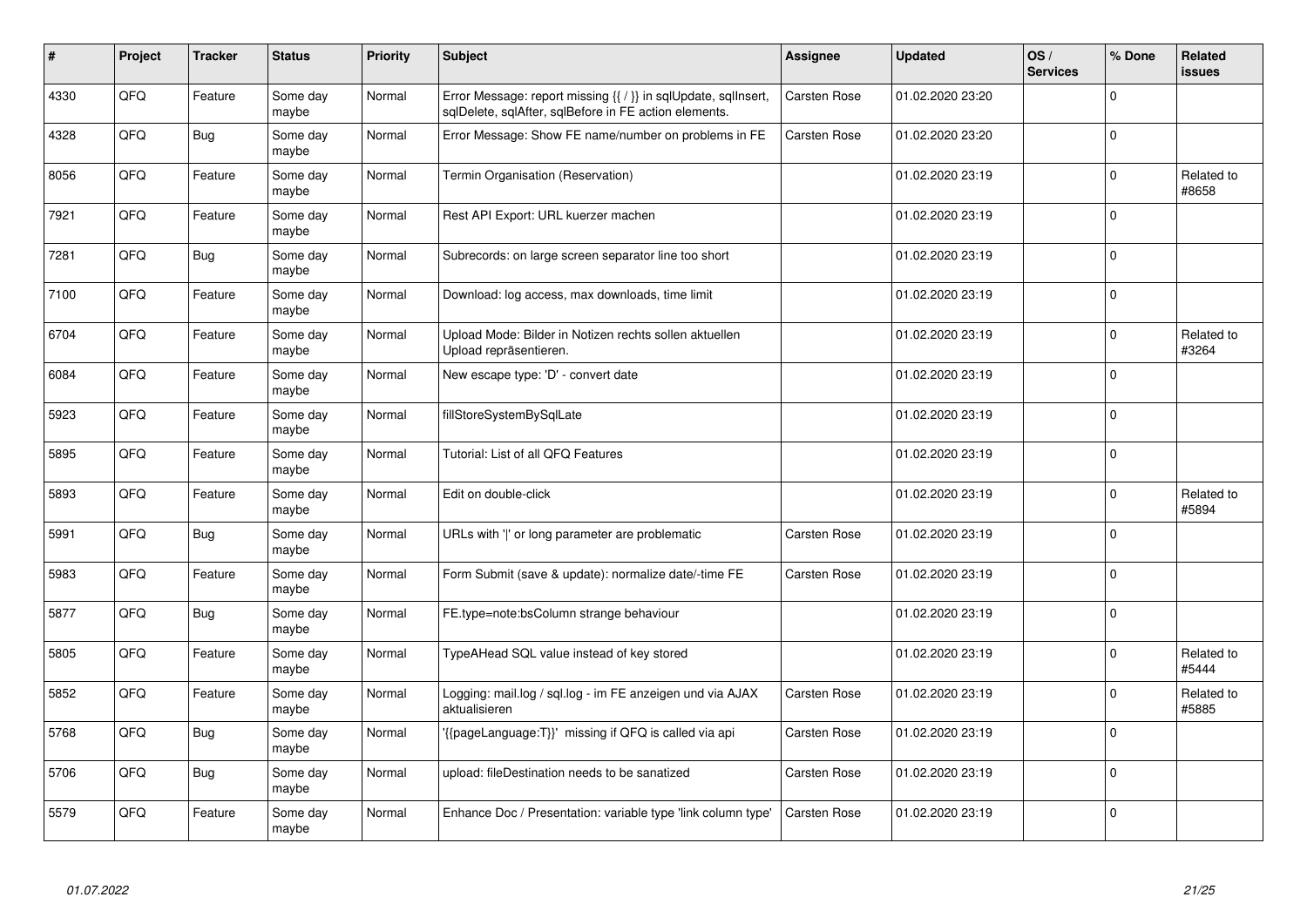| #     | Project | <b>Tracker</b> | <b>Status</b>     | Priority | Subject                                                                                                              | <b>Assignee</b>     | <b>Updated</b>   | OS/<br><b>Services</b> | % Done         | Related<br><b>issues</b> |
|-------|---------|----------------|-------------------|----------|----------------------------------------------------------------------------------------------------------------------|---------------------|------------------|------------------------|----------------|--------------------------|
| 5557  | QFQ     | Bug            | Some day<br>maybe | Normal   | Form load: STORE_RECORD filled, but should be empty                                                                  | <b>Carsten Rose</b> | 01.02.2020 23:19 |                        | $\mathbf 0$    |                          |
| 5389  | QFQ     | Feature        | Some day<br>maybe | Normal   | QFQ Design: Multline label / note                                                                                    | Benjamin Baer       | 01.02.2020 23:19 |                        | $\mathbf 0$    |                          |
| 5132  | QFQ     | Feature        | Some day<br>maybe | Normal   | Error Message sendmail missing attachment: more details                                                              | <b>Carsten Rose</b> | 01.02.2020 23:19 |                        | $\mathbf 0$    |                          |
| 5021  | QFQ     | Bug            | Some day<br>maybe | Normal   | FE.typ=extra - during save displays error 'datum2' already<br>filled in STORE_SIP - the value is stored nevertheless | <b>Carsten Rose</b> | 01.02.2020 23:19 |                        | $\mathbf 0$    | Related to<br>#3875      |
| 4872  | QFQ     | Feature        | Some day<br>maybe | Normal   | Fields of Typo3 page available in STORE_TYPO3                                                                        | <b>Carsten Rose</b> | 01.02.2020 23:19 |                        | $\mathbf 0$    |                          |
| 4869  | QFQ     | Feature        | Some day<br>maybe | Normal   | Dynamic Update (show, hide, readonly?, required?) for<br><b>Template Group Elements</b>                              | <b>Carsten Rose</b> | 01.02.2020 23:19 |                        | $\mathbf 0$    | Related to<br>#4865      |
| 4606  | QFQ     | Feature        | Some day<br>maybe | Normal   | link: qualifier to render bootstrap button                                                                           | Carsten Rose        | 01.02.2020 23:19 |                        | $\Omega$       |                          |
| 4583  | QFQ     | Bug            | Some day<br>maybe | Normal   | Dynamic Update bei TypeAhead Feldern                                                                                 | Carsten Rose        | 01.02.2020 23:19 |                        | $\mathbf 0$    |                          |
| 4528  | QFQ     | Bug            | Some day<br>maybe | Normal   | extraButtonLock mit SQLAhead Bug                                                                                     | <b>Carsten Rose</b> | 01.02.2020 23:19 |                        | $\mathbf 0$    |                          |
| 4092  | QFQ     | Bug            | Some day<br>maybe | Normal   | 1) Logging verbessern wann welches FE warum<br>ausgefuehrt wird, 2) Documentation: Best Practice Template<br>Group   | <b>Carsten Rose</b> | 01.02.2020 23:19 |                        | $\mathbf 0$    | Related to<br>#3504      |
| 9968  | QFQ     | Feature        | Priorize          | Normal   | Tooltip in Links for Developer                                                                                       | <b>Carsten Rose</b> | 01.02.2020 23:17 |                        | $\mathbf 0$    |                          |
| 8277  | QFQ     | Feature        | Priorize          | Normal   | fe.parameter.default=                                                                                                | <b>Carsten Rose</b> | 01.02.2020 23:17 |                        | $\mathbf 0$    | Related to<br>#8113      |
| 9928  | QFQ     | Feature        | Priorize          | Normal   | SpecialColumnName: a) Deprecated: ' AS "_+tag " ', b)<br>New: ' AS "_ <tag1><tag2>"</tag2></tag1>                    | Carsten Rose        | 01.02.2020 23:17 |                        | $\mathbf 0$    | Related to<br>#9929      |
| 10014 | QFQ     | Feature        | New               | Normal   | Manual.rst: describe behaviour and process order of<br>fillStoreVar, slaveId, sqlBefore,                             | <b>Carsten Rose</b> | 01.02.2020 22:31 |                        | $\mathbf 0$    |                          |
| 9855  | QFQ     | <b>Bug</b>     | New               | Normal   | <b>Required Check</b>                                                                                                |                     | 01.02.2020 15:56 |                        | $\mathbf 0$    |                          |
| 9898  | QFQ     | <b>Bug</b>     | Feedback          | Normal   | Formular trotz Timeout gespeichert                                                                                   | Benjamin Baer       | 01.02.2020 15:56 |                        | $\mathbf 0$    |                          |
| 9535  | QFQ     | Bug            | Feedback          | Normal   | Report:  AS '_vertical' - column to wide - vertical >> rot45,<br>rot <sub>90</sub>                                   | Benjamin Baer       | 01.02.2020 15:56 |                        | $\mathbf 0$    |                          |
| 9773  | QFQ     | <b>Bug</b>     | New               | Normal   | form.parameter.formModeGlobal=requiredOff                                                                            | Carsten Rose        | 01.02.2020 15:56 |                        | $\pmb{0}$      |                          |
| 9024  | QFQ     | Bug            | Some day<br>maybe | Normal   | QFQ Einarbeitung                                                                                                     |                     | 01.02.2020 15:56 |                        | $\overline{0}$ |                          |
| 2643  | QFQ     | <b>Bug</b>     | Some day<br>maybe | Normal   | Zend / PHP Webinars anschauen                                                                                        | Carsten Rose        | 01.02.2020 15:56 |                        | 0              |                          |
| 9983  | QFQ     | Feature        | New               | Normal   | Report Notation: new keyword 'range'                                                                                 | Carsten Rose        | 01.02.2020 15:55 |                        | $\overline{0}$ |                          |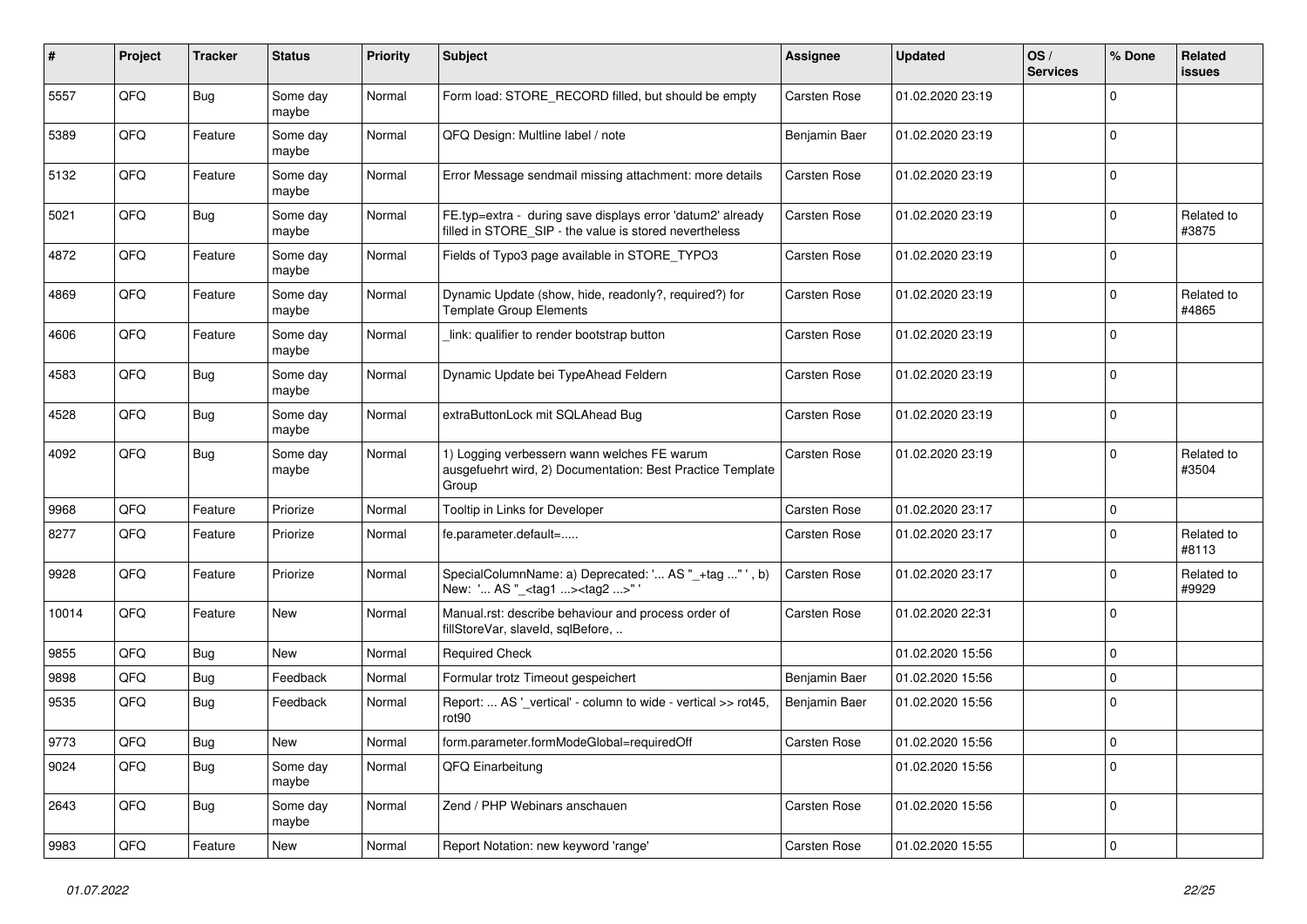| #    | <b>Project</b> | <b>Tracker</b> | <b>Status</b> | <b>Priority</b> | <b>Subject</b>                                                                                                                        | Assignee            | <b>Updated</b>   | OS/<br><b>Services</b> | % Done      | Related<br><b>issues</b> |
|------|----------------|----------------|---------------|-----------------|---------------------------------------------------------------------------------------------------------------------------------------|---------------------|------------------|------------------------|-------------|--------------------------|
| 9975 | QFQ            | Bug            | Priorize      | Normal          | Dropdown Menu: 'r:3' broken                                                                                                           | Carsten Rose        | 01.02.2020 10:13 |                        | $\Omega$    |                          |
| 9947 | QFQ            | Bug            | Priorize      | Normal          | Unwanted error message if missing 'typeAheadSqlPrefetch'                                                                              | <b>Carsten Rose</b> | 01.02.2020 10:13 |                        | $\mathbf 0$ |                          |
| 9900 | QFQ            | Feature        | Priorize      | Normal          | Generic API Call: tt-content record >> JSON                                                                                           | Carsten Rose        | 01.02.2020 10:13 |                        | $\mathbf 0$ |                          |
| 9862 | QFQ            | Bug            | Priorize      | Normal          | Failed writing to sql mail qfq.log should throw an exception                                                                          | Carsten Rose        | 01.02.2020 10:13 |                        | $\mathbf 0$ |                          |
| 8585 | QFQ            | Feature        | Priorize      | Normal          | Enhance Error message for 'unknown form'                                                                                              | Carsten Rose        | 01.02.2020 10:13 |                        | $\mathbf 0$ |                          |
| 8584 | QFQ            | Feature        | Priorize      | Normal          | FE 'Action' - never assign to Container (except Template<br>Group)                                                                    | Carsten Rose        | 01.02.2020 10:13 |                        | $\mathbf 0$ |                          |
| 8037 | QFQ            | Bug            | Priorize      | Normal          | FE.type=upload (advanced mode): {{slaveld:V}} missing<br>during dynamic update                                                        | Carsten Rose        | 01.02.2020 10:13 |                        | $\mathbf 0$ |                          |
| 8034 | QFQ            | Feature        | Priorize      | Normal          | FormElement 'data': 22.22.2222 should not be accepted                                                                                 | Carsten Rose        | 01.02.2020 10:13 |                        | $\mathbf 0$ |                          |
| 7656 | QFQ            | Bug            | Priorize      | Normal          | FE with required, 'pattern' and 'extraButtonLock': always<br>complain about missing value                                             | <b>Carsten Rose</b> | 01.02.2020 10:13 |                        | $\Omega$    |                          |
| 7630 | QFQ            | Feature        | Priorize      | Normal          | detailed error message for simple upload                                                                                              | Carsten Rose        | 01.02.2020 10:13 |                        | $\mathbf 0$ |                          |
| 7616 | QFQ            | Bug            | Priorize      | Normal          | Selectlist with Enum & Dynamic Update                                                                                                 | Carsten Rose        | 01.02.2020 10:13 |                        | $\mathbf 0$ |                          |
| 7522 | QFQ            | Feature        | Priorize      | Normal          | Inserting default index.html to folder (Avoid Apache<br>Indexing)                                                                     | Carsten Rose        | 01.02.2020 10:13 |                        | $\mathbf 0$ |                          |
| 7290 | QFQ            | Feature        | Priorize      | Normal          | FormEditor: title as textarea if LEN(title)>60                                                                                        | <b>Carsten Rose</b> | 01.02.2020 10:13 |                        | $\mathbf 0$ | Blocked by<br>#7682      |
| 7217 | QFQ            | Feature        | Priorize      | Normal          | Download: notice User if `_sip=?` is missing                                                                                          | <b>Carsten Rose</b> | 01.02.2020 10:13 |                        | $\mathbf 0$ |                          |
| 6998 | QFQ            | Feature        | Priorize      | Normal          | Form: with debug=on show column information as tooltip of<br>column label                                                             | <b>Carsten Rose</b> | 01.02.2020 10:13 |                        | $\Omega$    |                          |
| 6574 | QFQ            | Bug            | Priorize      | Normal          | qfq.log: Fehlermeldung wurde angezeigt, aber nicht geloggt                                                                            | Carsten Rose        | 01.02.2020 10:13 |                        | $\mathbf 0$ |                          |
| 5942 | QFQ            | Feature        | Priorize      | Normal          | 'L' and 'type': append to links, generate via '_link' by using<br>'u:' .                                                              | Carsten Rose        | 01.02.2020 10:13 |                        | $\mathbf 0$ |                          |
| 3782 | QFQ            | Bug            | Priorize      | Normal          | Bei fehlerhafter Eingabe (z.B. Datum) sollte das erwartete<br>Format angezeigt werden                                                 | Carsten Rose        | 01.02.2020 10:13 |                        | $\mathbf 0$ |                          |
| 7920 | QFQ            | Feature        | New           | Normal          | FE: Syntax Highlight, Zeinlenumbruch                                                                                                  | Carsten Rose        | 01.02.2020 10:03 |                        | $\mathbf 0$ |                          |
| 5782 | QFQ            | Feature        | <b>New</b>    | Normal          | NextCloud API                                                                                                                         | Carsten Rose        | 01.02.2020 10:02 |                        | $\mathbf 0$ |                          |
| 7660 | QFQ            | Feature        | New           | Normal          | IMAP: import mails to DB, move / delete mails                                                                                         | Carsten Rose        | 01.02.2020 09:52 |                        | $\mathbf 0$ |                          |
| 9927 | QFQ            | Feature        | <b>New</b>    | Normal          | QFQ Update: a) Update nur machen wenn BE User<br>eingeloggt ist., b) Bei Fehler genaue Meldung welcher<br>Updateschritt Probleme hat. | <b>Carsten Rose</b> | 22.01.2020 12:59 |                        | 0           |                          |
| 9853 | QFQ            | Feature        | New           | Normal          | Check das SQL / QFQ / Mail Logfile geschrieben wird                                                                                   |                     | 09.01.2020 11:15 |                        | $\mathbf 0$ |                          |
| 9777 | QFQ            | Feature        | New           | Normal          | Logging QFQ Variables                                                                                                                 | <b>Carsten Rose</b> | 16.12.2019 17:17 |                        | $\mathbf 0$ |                          |
| 8702 | QFQ            | Feature        | New           | Normal          | Load Record which is locked: missing user info                                                                                        | Carsten Rose        | 11.12.2019 16:16 |                        | $\mathbf 0$ | Related to<br>#9789      |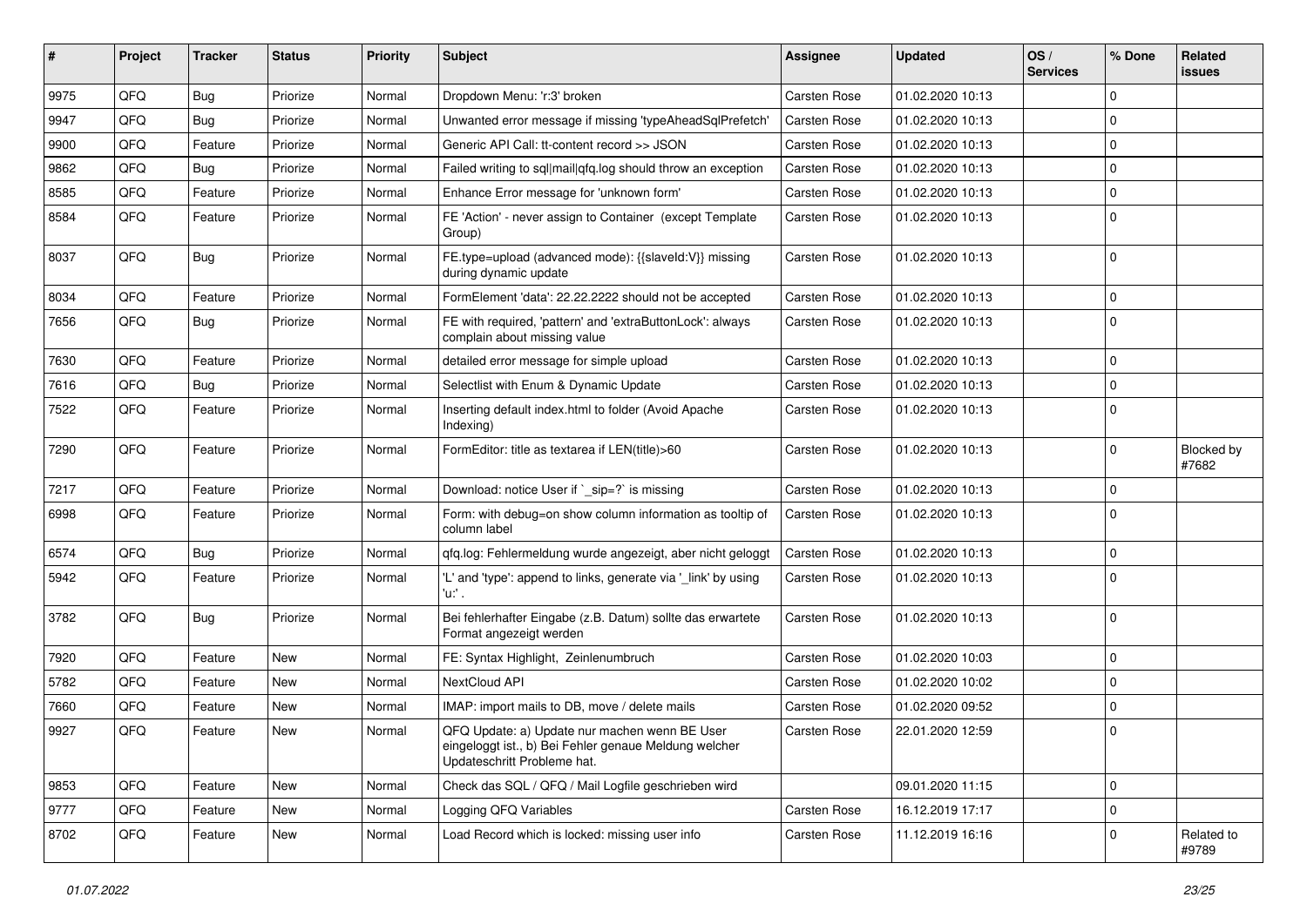| #    | Project | <b>Tracker</b> | <b>Status</b>     | <b>Priority</b> | Subject                                                                                                            | Assignee            | <b>Updated</b>   | OS/<br><b>Services</b> | % Done      | Related<br><b>issues</b>                    |
|------|---------|----------------|-------------------|-----------------|--------------------------------------------------------------------------------------------------------------------|---------------------|------------------|------------------------|-------------|---------------------------------------------|
| 7480 | QFQ     | Feature        | <b>New</b>        | Normal          | Record History (Undo / Redo)                                                                                       | <b>Carsten Rose</b> | 11.12.2019 16:16 |                        | $\Omega$    | Related to<br>#2361                         |
| 6602 | QFQ     | Feature        | <b>New</b>        | Normal          | Formlet: in Report auf Mausklick ein mini-form oeffnen                                                             | <b>Carsten Rose</b> | 11.12.2019 16:16 |                        | $\mathbf 0$ |                                             |
| 4756 | QFQ     | <b>Bug</b>     | New               | Normal          | Form dirty even nothing changes                                                                                    | Carsten Rose        | 11.12.2019 16:16 |                        | $\Omega$    |                                             |
| 4023 | QFQ     | Feature        | New               | Normal          | prepared statements - FE action: salveld, sgllnsert,<br>sglUpdate, sglDelete, sglBefore, sglAfter                  | <b>Carsten Rose</b> | 11.12.2019 16:15 |                        | $\mathbf 0$ |                                             |
| 2361 | QFQ     | Feature        | New               | Normal          | Logging wer/wann/wo welches Formular aufgerufen hat                                                                | Carsten Rose        | 11.12.2019 16:15 |                        | 0           | Related to<br>#4432.<br>Related to<br>#7480 |
| 3267 | QFQ     | Feature        | Some day<br>maybe | Normal          | 2 Forms auf einer Seite: real + Read only                                                                          | <b>Carsten Rose</b> | 11.12.2019 16:03 |                        | $\Omega$    |                                             |
| 3216 | QFQ     | Feature        | Some day<br>maybe | Normal          | dynamic update für checkbox label2                                                                                 | <b>Carsten Rose</b> | 11.12.2019 16:03 |                        | $\mathbf 0$ | Related to<br>#2081                         |
| 3130 | QFQ     | <b>Bug</b>     | Some day<br>maybe | Normal          | Debug Info's nicht korrekt nach 'New > Save'.                                                                      | <b>Carsten Rose</b> | 11.12.2019 16:03 |                        | $\Omega$    | Related to<br>#3253                         |
| 2950 | QFQ     | Feature        | Some day<br>maybe | Normal          | Inhalt QFQ Records als File                                                                                        |                     | 11.12.2019 16:03 |                        | $\Omega$    |                                             |
| 2995 | QFQ     | Feature        | Some day<br>maybe | Normal          | Dropdown JQuery Plugin: 'chosen' - Moeglichkeit um Select<br>Listen mehr Funktion zu geben. Kein Bootstrap noetig. | <b>Carsten Rose</b> | 11.12.2019 16:03 |                        | $\Omega$    |                                             |
| 2063 | QFQ     | Bug            | Some day<br>maybe | Normal          | Pills auf 'inaktiv' setzen falls keine Element auf dem Pill<br>sichtbar sind.                                      | Benjamin Baer       | 11.12.2019 16:03 |                        | $\mathbf 0$ | Related to<br>#3752                         |
| 2084 | QFQ     | Feature        | Some day<br>maybe | Normal          | Mailto mit encryption: Subrecord                                                                                   | <b>Carsten Rose</b> | 11.12.2019 16:03 |                        | $\mathbf 0$ | Related to<br>#2082                         |
| 1946 | QFQ     | Feature        | Some day<br>maybe | Normal          | Kontrolle ob der ReadOnly Modus bei den<br>Formularelementen korrekt implementiert ist                             | <b>Carsten Rose</b> | 11.12.2019 16:03 |                        | $\Omega$    |                                             |
| 1635 | QFQ     | Feature        | Some day<br>maybe | Normal          | QFQ Extension content record: weitere Optionen<br>einblenden.                                                      | Carsten Rose        | 11.12.2019 16:03 |                        | $\Omega$    |                                             |
| 1510 | QFQ     | Feature        | Some day<br>maybe | Normal          | jquery von google laden, falls das nicht geht lokal                                                                |                     | 11.12.2019 16:03 |                        | $\Omega$    |                                             |
| 1253 | QFQ     | Feature        | Some day<br>maybe | Normal          | QF: Colorpicker                                                                                                    |                     | 11.12.2019 16:03 |                        | $\Omega$    |                                             |
| 1251 | QFQ     | Feature        | Some day<br>maybe | Normal          | QF: Combo                                                                                                          |                     | 11.12.2019 16:03 |                        | $\Omega$    |                                             |
| 4293 | QFQ     | <b>Bug</b>     | Some day<br>maybe | Normal          | Download broken if token 'd:' is missing - but no error<br>message                                                 | Carsten Rose        | 11.12.2019 16:03 |                        | $\Omega$    | Related to<br>#7514                         |
| 4259 | QFQ     | Feature        | Some day<br>maybe | Normal          | Instant trigger a cron job                                                                                         | Carsten Rose        | 11.12.2019 16:03 |                        | $\Omega$    |                                             |